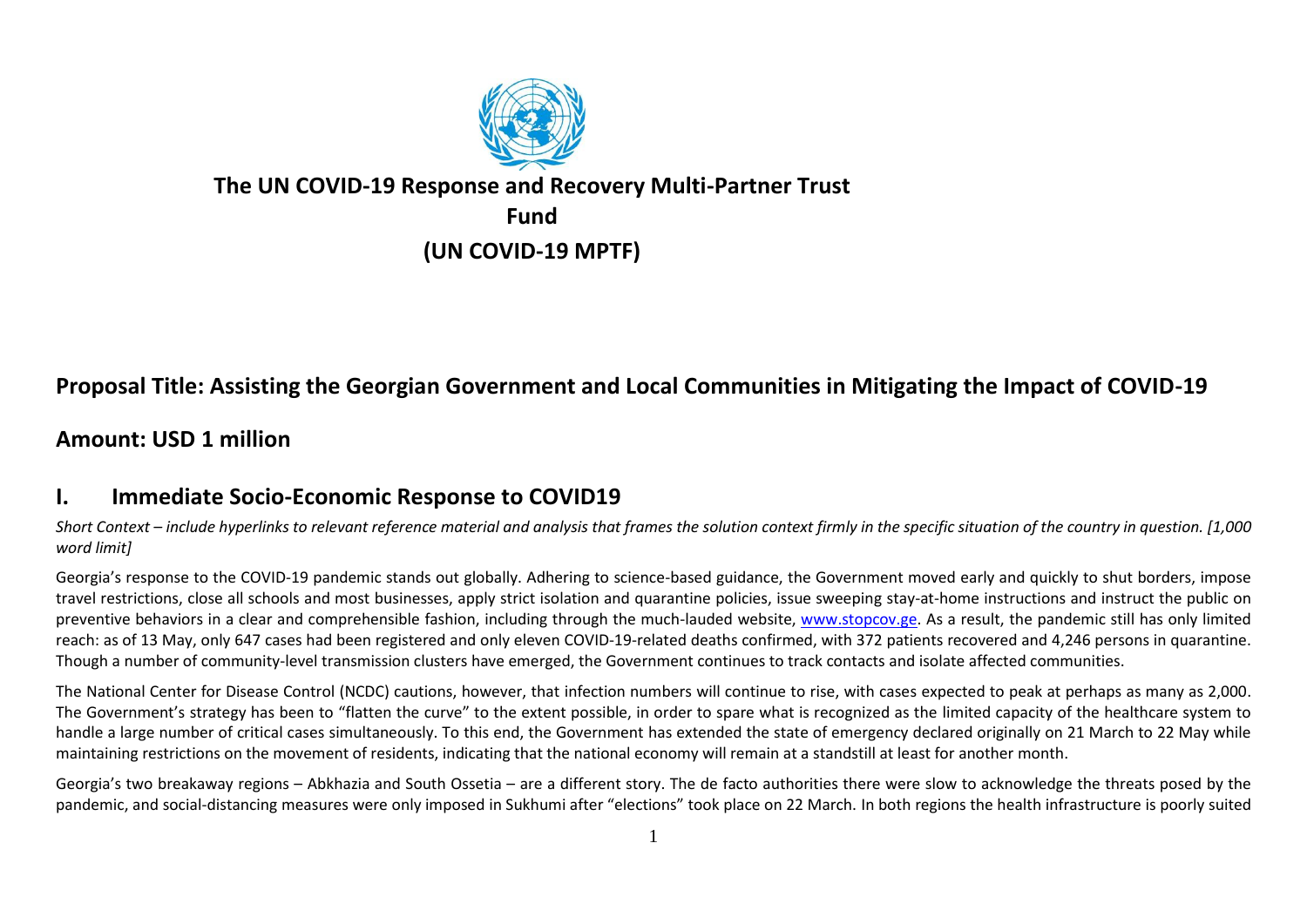to handle a public health emergency. A rapid assessment by WHO experts in March confirmed a severe shortage of medical supplies and equipment, skilled personnel and infrastructure in Abkhazia. (Unfortunately, the UN agencies have no access to South Ossetia.) Although only six COVID-19 cases have been confirmed in Abkhazia so far, Georgian authorities fear a public health disaster and are readying spillover treatment facilities at the administrative boundary line in Zugdidi.

The success of the measures taken to limit the impact of the pandemic in Georgia comes at [a high socio-economic price.](https://iset-pi.ge/index.php/en/macroeconomic-policy-briefs/2581-the-economic-response-to-covid-19-how-is-georgia-handling-the-challenge) Border closures and travel restrictions have decimated the tourism industry that has served as a beacon for investment and economic growth and generated [30% of Georgia's GDP](https://openknowledge.worldbank.org/handle/10986/33476?fbclid=IwAR24hT-S5h2ln6pmKONcqiUN7bljSjHj-PhDMrGtHghrUZC2X9WC-jAP78I) in 2019. The country's economic outlook has deteriorated significantly: before the pandemic, growth of 4.3% was expected for 2020, but now the [IMF estimates that GDP will fall by 4%.](https://www.imf.org/en/News/Articles/2020/04/15/pr20158-georgia-imf-reaches-staff-level-agreement-on-sixth-review-for-eff) The economic shock will be severe, with particularly devastating consequences feared for the 20% of the population who live below the national poverty line, particularly given expected higher prices due to shortages in global supply chains and lower remittances as a result of reduced economic activity in sender countries. Given the high share of the population living in rural areas and dependent upon agriculture for consumption and income, getting crops in the ground will be crucial despite isolation policies.

The Government has moved quickly to launch policies designed to cushion the economic impact of the pandemic. A six-point [economic stability package](https://www.interpressnews.ge/ka/article/589780-koronavirusis-gavrcelebit-gamocveuli-negatiuri-gavlenebis-shesarbileblad-mtavrobis-shemushavebuli-ekonomikis-mxardacheris-gonisziebebi-6-punktisgan-shedgeba) was announced to mitigate the risks for businesses, especially tourism, including postponing tax payments for 2,000 hotels, restaurants, travel agencies and tour companies. Loan payments for individuals and companies have also been delayed, and utility fees waived for low-income customers. [Prices of staples have been fixed](http://../Downloads/from%20%20https:/iset-pi.ge/index.php/en/agricultural-policy-briefs/2584-how-does-covid-19-affect-the-food-supply-chain-in-georgia?fbclid=IwAR3tUnpQDcpr7cKMh-pKjbsgjgZ63wC1zINl15WstZFQUljtYu_EVlnuyXA) amid fears about the [food supply](https://iset-pi.ge/index.php/en/agricultural-policy-briefs/2584-how-does-covid-19-affect-the-food-supply-chain-in-georgia?fbclid=IwAR3tUnpQDcpr7cKMh-pKjbsgjgZ63wC1zINl15WstZFQUljtYu_EVlnuyXA)  [chain.](https://iset-pi.ge/index.php/en/agricultural-policy-briefs/2584-how-does-covid-19-affect-the-food-supply-chain-in-georgia?fbclid=IwAR3tUnpQDcpr7cKMh-pKjbsgjgZ63wC1zINl15WstZFQUljtYu_EVlnuyXA) Looking longer-term, the Government announced a sweeping anti-crisis plan on 24 April to address risks to businesses and individuals, including steps for targeted social assistance for at-risk groups. The anti-crisis plan was drafted with support from USAID and with input on local responses from UNDP.<sup>1</sup>

The Government has been open about its need for sustained assistance from the international community, both in the near term, in the immediate healthcare response and in shielding vulnerable groups from immediate negative social and economic consequences of the shutdown of the national economy, and in longer-term social and economic recovery efforts. This proposal presents a range of urgent solutions to be delivered by the UN agencies in helping to enable the Georgian national and municipal authorities and local communities to tackle the COVID-19 emergency. Each proposed UN activity responds to a specific need explicitly prioritized by the Government. Each response also aligns with the UN's shared priorities: "to leave no one behind" in the crisis and to ensure that the specific threats to women and girls are understood and mitigated. In the Georgian context, three target groups – healthcare workers; public-sectors workers; and the vulnerable elderly – are represented to a large extent by women.

These include:

- $\triangleright$  Supplementing depleted supplies of personal protective equipment (PPEs); providing training on COVID-19 for healthcare workers, particularly outside the main urban areas; and improving the network of hospital facilities that are prepared to deal with patients with COVID-19 complications;
- ▶ Restoring access to essential healthcare services for women and children, including immunization, prenatal and postnatal care, in a period in which most hospitals and healthcare systems are preoccupied with the COVID-19 response;
- ▶ Restarting the learning progress for children, where interruptions have increased the risk that some children may never return to school without specific interventions and support, and where some children face a heightened risk of neglect, abuse or exploitation without the protective environment of school;
- $\triangleright$  Filling information gaps on COVID-19 preventive practices; providing home-based learning and care opportunities for children and families; and overcoming the isolation and stress experienced by young people unable to attend school;

 $^1$  UNDP policy brief: "The Economic Impact of COVID-19 in Rural Georgia," March 2020.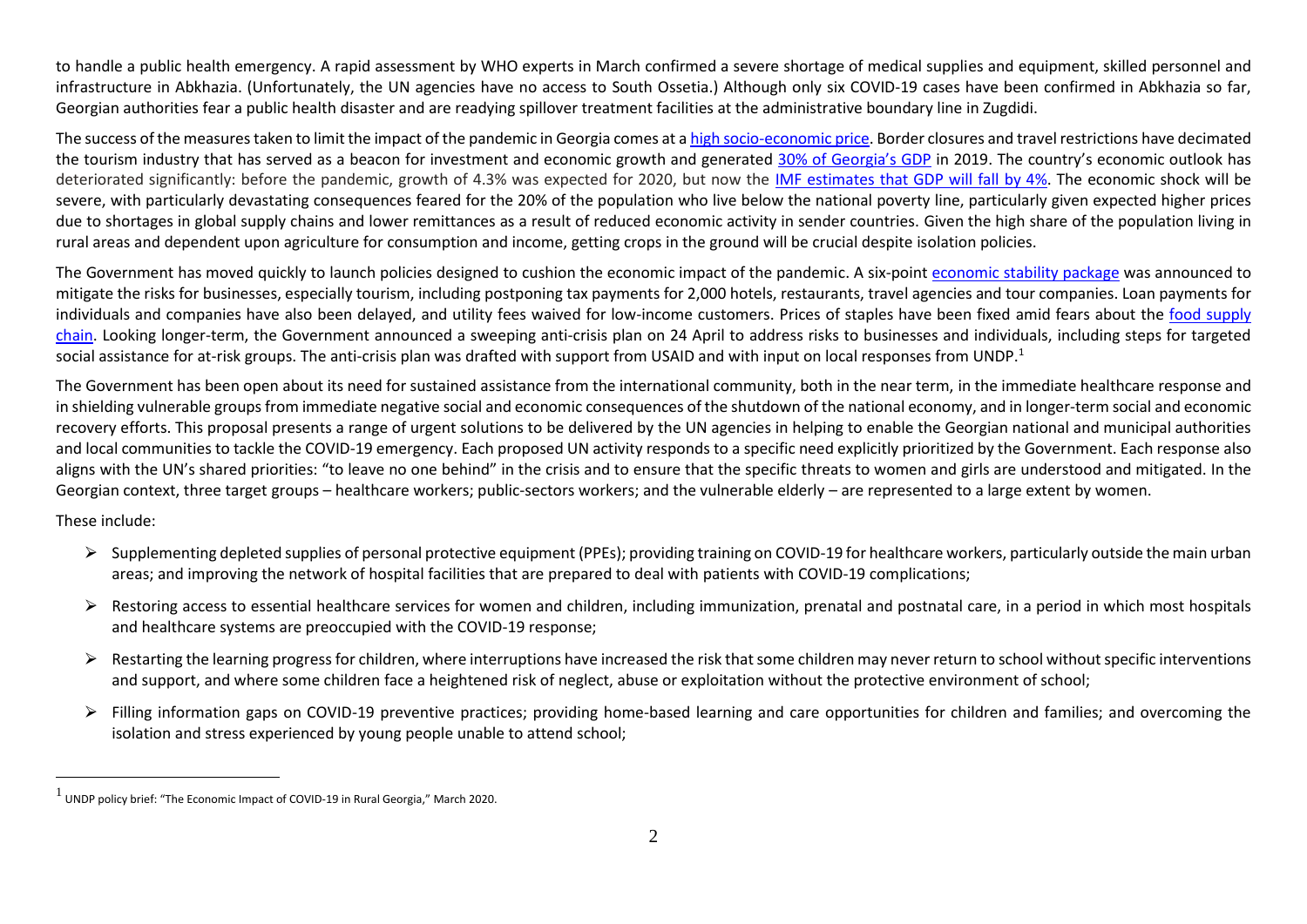- $\triangleright$  Expanding available, safe, accessible and functional infection prevention and control infrastructure in schools and primary health points in schools in Abkhazia;
- ▶ Equipping the Georgian emergency services with the technological tools needed to coordinate an increasing volume of calls for help;
- $\triangleright$  Equipping local-level authorities with technological and financial resources to identify urgent needs and coordinate emergency support for vulnerable populations;
- $\triangleright$  Improving protection of elderly and homeless persons, particularly those living in poorer rural areas with limited social services and those elderly living in care homes;
- $\triangleright$  Providing protective gear to enable non-medical professionals, volunteers and local officials to continue to deliver vital services to local populations; and
- $\triangleright$  Enabling at-risk members of the rural population (including in Abkhazia) to (re-)engage in agriculture as a coping strategy for the duration of the crisis.

## **II. Solutions proposed**

#### *Please provide a summary of the proposal. [1,000 word limit]*

To respond to the urgent needs identified by the Government, UNDP, UNFPA and UNICEF will work with support from other UN agencies towards the joint goal of assisting the Government at national and local level in tackling the urgent health and economic challenges posed by the COVID-19 emergency, with four main outputs:

#### **Output 1.1.1/ Improved capacity of national agencies and local governments to contain the spread of the virus and respond to urgent community needs**

- **1.1.1.1/ Strengthen the role of village representatives in identifying urgent local needs and facilitating responses.** The offices of village representatives will be equipped with technology needed to enable them to act as facilitators between the rural population and municipal governments. Village representatives are civil servants who can identify local needs and communicate them to the municipal governments. UNDP will equip 126 village representatives with computers, scanners and mobile devices needed to transmit requests and provide municipal e-services. This will discourage villagers from traveling to municipal centres for assistance. To ensure that gender-sensitive needs are identified, the village representatives will work closely with women community groups to make sure women's needs are voiced to and addressed by the municipal government.
- **1.1.1.2/ Provide municipalities with the resources needed to deliver critical social services.** Stay-at-home and quarantine rules under the pandemic are likely to entail a worsening of living conditions and human rights infringements for vulnerable groups. Incidents of domestic violence are likely to multiply; single-parent households are set to be put under additional strain due to lacking childcare and economic strife; homeless people are likely to lack adequate shelter; and persons with disabilities and the elderly may be cut off from needed services and social interaction. Demand for care services and shelters of different types will increase, so UNDP will provide at least three municipalities with the equipment and supplies needed to raise standards.
- **1.1.1.3/ Provide protective gear to front-line public-sector workers.** Remedying the shortage of PPEs has been identified by the Government as a high priority. Alongside medical personnel, PPEs are needed by other public-sector workers and municipal civil servants engaged in containing the virus. Women make up the majority of frontline public-sector and medical workers and are thus at increased risk of infection. UNDP has already provided the United Water Supply Company with protective gear for around 1,000 front-line staff responsible for maintaining municipal water supplies. UNDP will equip another 8,000 non-medical public-sector workers designated by the Government who need PPEs to stay safe while performing their duties.
- **1.1.1.4/ Equip Georgian emergency services with the technology needed to handle increased call volume.** The 144 helpline is Georgia's main emergency number for COVID-19 response. The service currently manages 4,500 calls per day with 330 ambulance crews. To ensure greater efficiency and coordination, specialized GPS-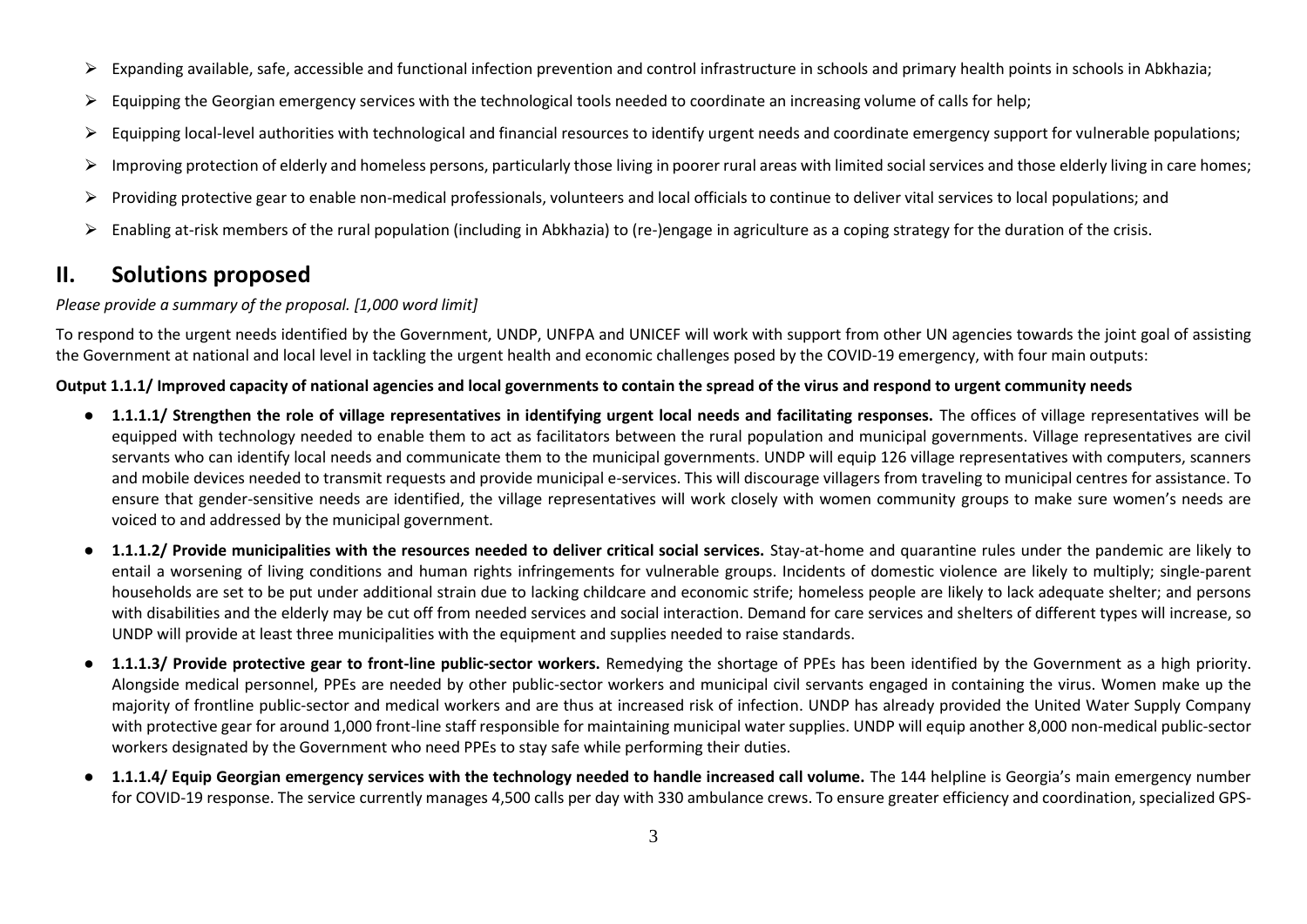equipped dashboards are needed to enable dispatchers to assess locations and emergency crew mobility, as well as monitor call times, brigade responses, clinic locations and hospital capacity. Filling this technology gap is deemed essential in anticipation of an imminent rise in the number of COVID-19 cases.

#### **Output 1.1.2/ Enhanced preparedness of local population groups to avert negative health and economic consequences of the COVID pandemic**

- **1.1.2.1/ Raise public awareness about COVID 19, social distancing and quarantine rules to prevent the spread of the virus**. Knowledge is perhaps the most powerful tool to fight the pandemic; spreading information and equipping citizens with the right knowledge and skills is one of the most vital public health activities to implemented at both local and national level. Working in core areas of competence, and in close cooperation with WHO, UN partners will prepare information and advocacy materials and psychosocial support tailored to specific needs: children, young people and parents (UNICEF); the elderly, among whom the majority are women, accounting for 62% of those over 65 and 70% of those over 85 in Georgia (UNFPA); and national minorities, persons with disabilities and other marginalized groups (UNDP). Traditional and social media and information hotlines will promote healthy practices and generate behavioral change.
- **1.1.2.2/ Provide at-risk rural families with farming inputs.** Farming can offer rural families an interim coping strategy to compensate for lost revenue from tourism and associated services. Until a systematic approach is designed and put in place for economic recovery, UNDP will provide agricultural inputs to 300-400 vulnerable households in rural areas, such as female-headed families, IDPs, minorities and families under the poverty line. This approach will include Abkhazia. Although data are not available on the breakdown of farming families, preference will be given to single-parent households.
- **1.1.2.3/ Address the specific vulnerabilities of elderly persons.** UNFPA will ensure that state-run elderly care homes and village doctors receive the training and protective gear and sanitary supplies they need to continue safely caring for elderly people. Working in partnership with the Georgia Red Cross Society, UNFPA will also distribute personal protective gear and sanitation kits to some 2,300 vulnerable older people living alone in four of the country's poorest municipalities. Almost 80% of such impoverished elderly people are women. Homecare visits by Red Cross volunteers will be organized to deliver food and household supplies and prescription medicines to elderly households. In addition, in consultation with WHO, UNFPA will support the adaptation and promotion of relevant epidemic guidelines for caregivers of older people; as well as provide training for volunteers, caregivers and primary healthcare workers in COVID-19 prevention and capacity building for the State Care Agency to ensure compliance with approved standards.

#### **Output 2.1.1/ Enhanced public health response to reduce COVID-19 transmission and mortality**

- **2.1.1.1/ Provide critical hygiene and medical supplies and equipment for healthcare, social and other frontline workers, and their child beneficiaries.** Evidence shows that to control the spread of COVID-19 and to protect healthcare, social and other frontline workers, the majority of whom are women, personal protective equipment is essential. UNICEF will support national efforts to provide PPEs to frontline workers. In addition, UNICEF, in consultation with WHO, will support the national health authorities to effectively manage and treat COVID-19 cases through the procurement of medical supplies and equipment.
- **2.1.1.2/ Strengthen the capacity of the health system to respond to COVID-19.** UNICEF, in collaboration with WHO, will support national efforts to increase the capacity of the health system to respond to COVID-19 by improving capacity in the University Hospital in Tbilisi including through telemedicine so it can (a) receive patients (including mothers and children) infected with COVID-19, (b) serve as a remote referral point for health professionals across the country, which will expand access to services for rural communities, and (c) broadcast thematic lectures to enable re-training of primary healthcare professionals across the country. Capacity of medical professionals will also be strengthened by creating a COVID-19 online resource.
- **2.1.1.3/ Improve access to water, sanitation and hygiene in Abkhazia.** UNICEF, in collaboration with UNHCR, will focus on improving infection prevention and control in public areas by addressing issues of water, sanitation and hygiene in Abkhazia. To create conditions and promote practices to maintain health and prevent the spread of viruses and disease, access to safe drinking water and improved sanitary facilities will be strengthened in three schools or primary healthcare points in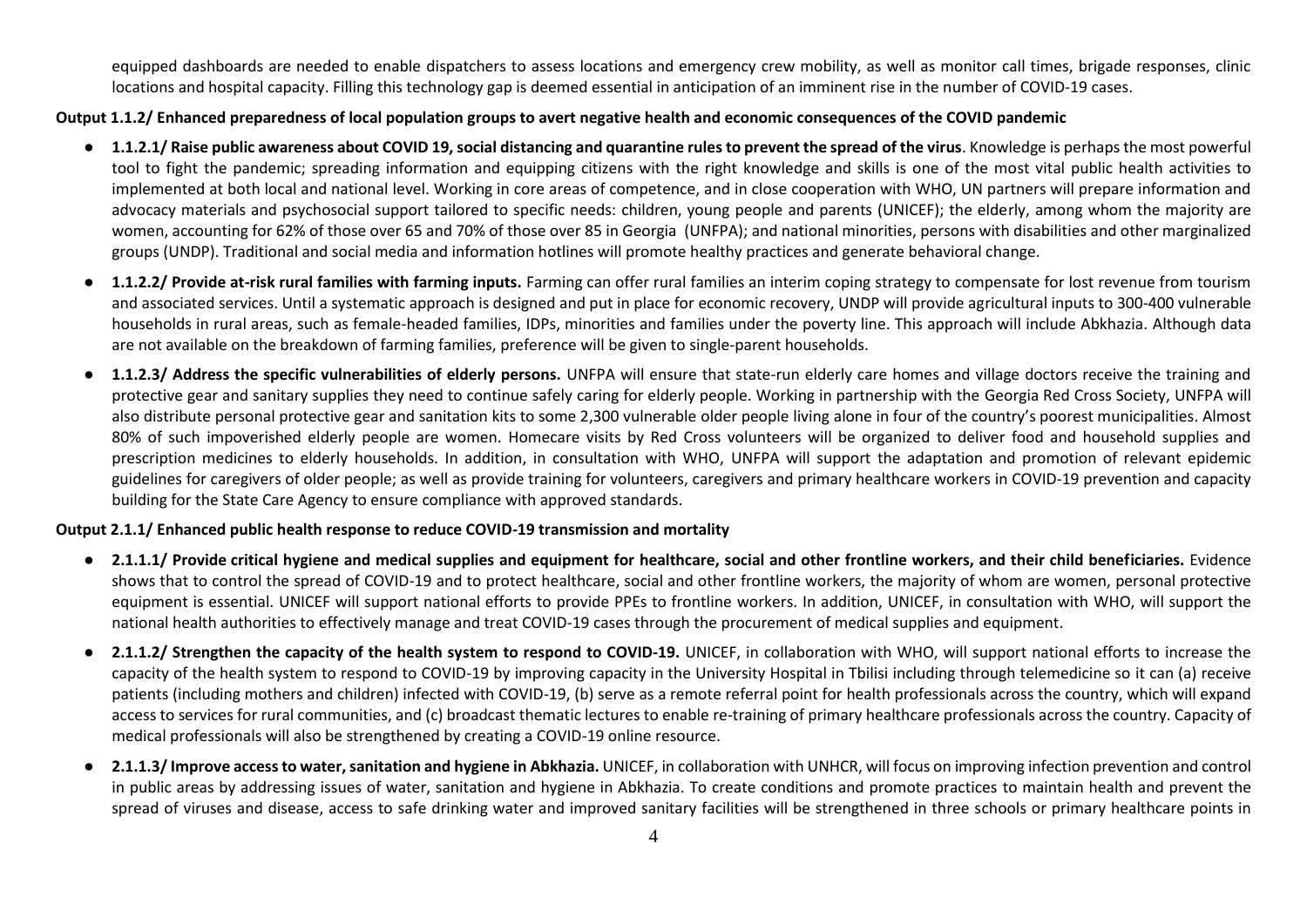schools. This will also contribute to ensuring the safe and healthy participation of girls in school and reduce the phenomenon of early leaving. In addition, sanitation and safe hygiene practices will be promoted including through the distribution of hygiene kits and communication with households and selected schools.

#### **Output 2.1.2/ Ensuring continuity of health, education and social services to respond to the immediate secondary impacts of COVID-19**

- **2.1.2.1/ Support continuity of essential health services for children and pregnant and lactating women**. With health staff and resources redeployed to treat COVID-19, there is reduced capacity to provide routine childhood health services, and for pre- and post-maternal care. UNICEF will support national health authorities to ensure children and women have continued access to essential health and nutrition services including maternal and newborn care, immunization and treatment of childhood illnesses. UNICEF will provide guidance and support the Government in maintaining service delivery in the context of COVID-19.
- **2.1.2.2/ Facilitate continued access to education and child protection services including prevention of violence against children.** With all schools closed in Georgia, 592,000 children are now out of school. These closures have disrupted the learning progress for children, and have removed the protective environment of school, heightening the risk of neglect, abuse and exploitation. UNICEF will support the Government to continue access to education across all levels of learning through distance education, with a special focus on ensuring the most vulnerable children can continue learning. UNICEF will also help to create a child helpline to respond to the heighted risks that children may face during the pandemic period.
- **2.1.2.3/ Carry out a communication campaign to support parents in the care and learning opportunities for children.** With preschools, daycare centers and schools shut due to the COVID-19 outbreak, UNICEF will support parents in the care and development of children through the provision of information and tips on positive parenting and as well as recommendations and activities for stimulating children so that they continue learning and development at home.

#### **III. What is the specific need/problem the intervention seeks to address?**

*Summarize the problem. Apply [a gender lens](https://www.unwomen.org/en/news/stories/2020/3/news-checklist-for-covid-19-response-by-ded-regner) to the analysis and description of the problem. [1,500 word limit]*

The intervention seeks to fill important capacity gaps that have emerged in Georgia's emergency response to COVID-19.

The first of these is the capacity of the local self-governments that are the directly elected authorities in Georgia's 64 municipalities. In the Georgian system, local selfgovernment serves as an essential front-line actor in combating the virus. Local administrations, working in coordination with regional NCDC offices and the Government Administration, are tasked with implementing public health initiatives, enforcing local-level lockdowns, and providing essential services to local population. Their work has particular relevance for the health prospects and living conditions of vulnerable groups, including the elderly and persons with disabilities, national minorities and IDPs. They also have a special role to play in rural, remote and mountainous areas, where public services and infrastructure are often far inferior to what is available in Tbilisi.

To fulfil their assigned role in the COVID-19 crisis, local government representatives need additional support. First of all, an effective coordination mechanism is needed between the villages where urgent needs often arise and the municipal centers. Unless villagers are confident that their requests will be answered, they will want to undertake travel to the municipal center to seek assistance directly. This tendency, particularly pronounced among elderly villagers (most of whom are women), could easily compromise quarantine efforts and increase health risks. What is needed is a concerted effort to empower village representatives to use the provided equipment which will serve as a virtual channel between the village and the municipal center. The equipment provided to make this possible will remain after the pandemic, encouraging future uptake of eservices. In order to make this intervention effective in substituting the need for travel to the municipal center, the village representatives will need to make sure that all needs of specific groups, particularly women, who in COVID-19 conditions are shouldering an increased burden of unpaid care work, are communicated to the local administration. Village representatives will be strongly encouraged to consult women's community groups and municipal Gender Equality Councils in the process.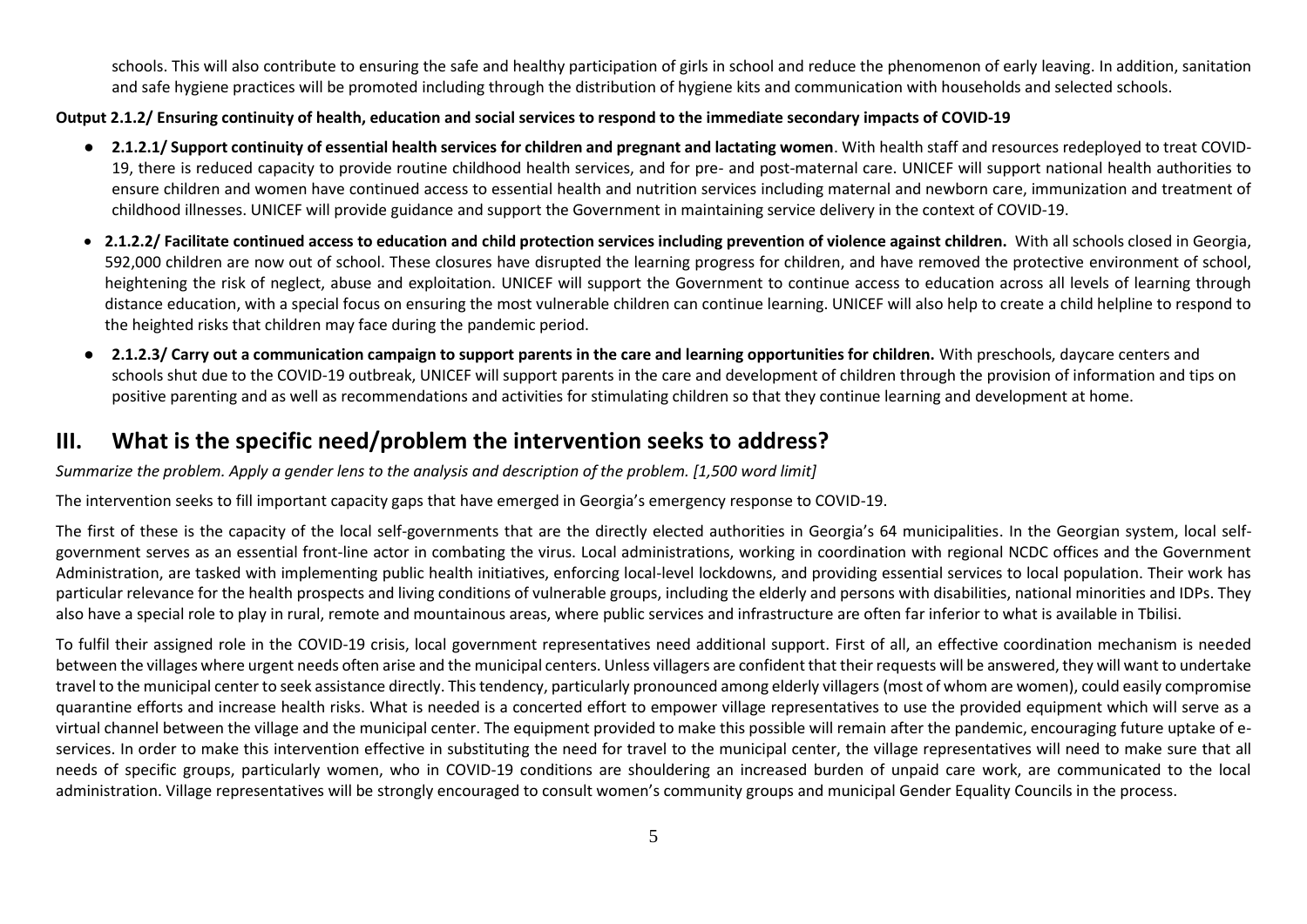Second, front-line municipal workers who have contact with local residents as part of their professional responsibilities need protective gear to feel safe in performing their duties. A lack of PPEs puts front-line workers at risk, yet municipalities lack the resources (and at present, the opportunity) to procure them. Ensuring that municipal workers can go about their jobs without excessive worry about infection will in turn ensure that vulnerable populations receive the attention they need in the crisis.

Third, local municipalities have a crucial role to play in ensuring that vulnerable persons and families weather the COVID-19 crisis without experiencing deprivation or a fall into poverty. Most Georgian municipalities have opted to invest in tourism as the surest way to expand employment and increase income. The expected collapse of the tourist season for 2020 and perhaps longer threatens dire consequences for the many locations and regions depending on this sector. The negative impact on women's livelihoods will likely be disproportionately high, as women make up a majority of rural hospitality workers and are generally over-represented in the rural service sector. In Georgia most city dwellers have rural roots, so the economic lockdown prompted many urban wage workers to take temporary refuge in the village, where costs are lower and extended families can provide support. As a coping strategy for the COVID-19 crisis, most of these people are expected to engage or re-engage in agricultural activities.

Economic hardship also threatens Abkhazia, where a large share of residents (both those working directly in hospitality and those producing agricultural products for sale) depends upon seasonal income from Black Sea coastal tourism. Similar coping behaviors, with urban dwellers making a return to the countryside, are also likely there. Although the contested status of the territory prevents the UN from working directly with municipalities, similar support efforts can be channeled through existing communitylevel entities, including the Local Action Groups (LAGs) established under an EU-funded rural development program. Since their establishment in 2018, these district-level volunteer community bodies bringing together diverse stakeholders from villages and rural settlements have collaborated to create a vision for local development, identified urgent needs and implemented priority projects.

UNDP's early assessment is that agriculture is likely to weather the crisis better than other sectors. Indeed, demand for domestically produced food might even increase if import supply chains remain disrupted. So pandemic-driven farming could give unemployed or underemployed workers an important economic cushion. However, to benefit from this coping strategy, marginalized and impoverished individuals, will need assistance in procuring seeds, tools and other inputs. Particular emphasis will be placed on supporting women-headed rural households, as they are at high risk of losing all alternative sources of income. This is why targeted and gender-sensitive provision of support for efforts to engage or re-engage in agriculture is an important element of support to the COVID-19 response in rural areas.

Such support will be particularly critical in Abkhazia, where farmers depend almost completely on imported inputs from Turkey or Russia – imports which are now fully blocked. Compounding the existing vulnerabilities, consecutive rounds of pest invasions have since 2017 eroded the ability of rural communities in Abkhazia to cope with external crises. To help cushion the impact of COVID-19, the program will work through the LAGs to identify threats to livelihoods and allocate inputs to address them. The Centre for Agriculture and Rural Development (CARD), established by UNDP in 2017, offers extension services and project management support to farmers in Abkhazia and will provide the technical expertise needed to support or, as necessary, lead the allocations.

Alongside these challenges to local communities, the COVID-19 crisis has imposed new demands on both national and local officials to provide information on preventive behaviors and social-distancing regimes, particularly to members of marginalized communities, and more broadly to manage emergency responses. As the virus has spread, it has become clear that risk communication needs to be tailored to a wide range of specific audiences and provided through a diversity of channels.

The pandemic poses specific challenges for both Georgia's youngest and its oldest citizens. As in other parts of the world, it is expected that the pandemic will disproportionately affect vulnerable older people, particularly those living in rural and remote areas marked with high poverty levels and barriers to accessing health and social services. More than 41,000 Georgian pensioners currently live alone in extreme poverty, and their vulnerability to COVID-19 is particularly high. Most of the elderly living in poverty are women. Conditions in elderly care homes are often already precarious, and stay-at-home and quarantine rules can leave elderly people isolated and deprived of ready access to food and medicine. To mitigate the risks the pandemic poses, elderly people themselves need information and protection. State care homes and caregivers such as village doctors need supplies of PPEs and hygiene products. The volunteers who tend to elderly people living alone also need information, protective gear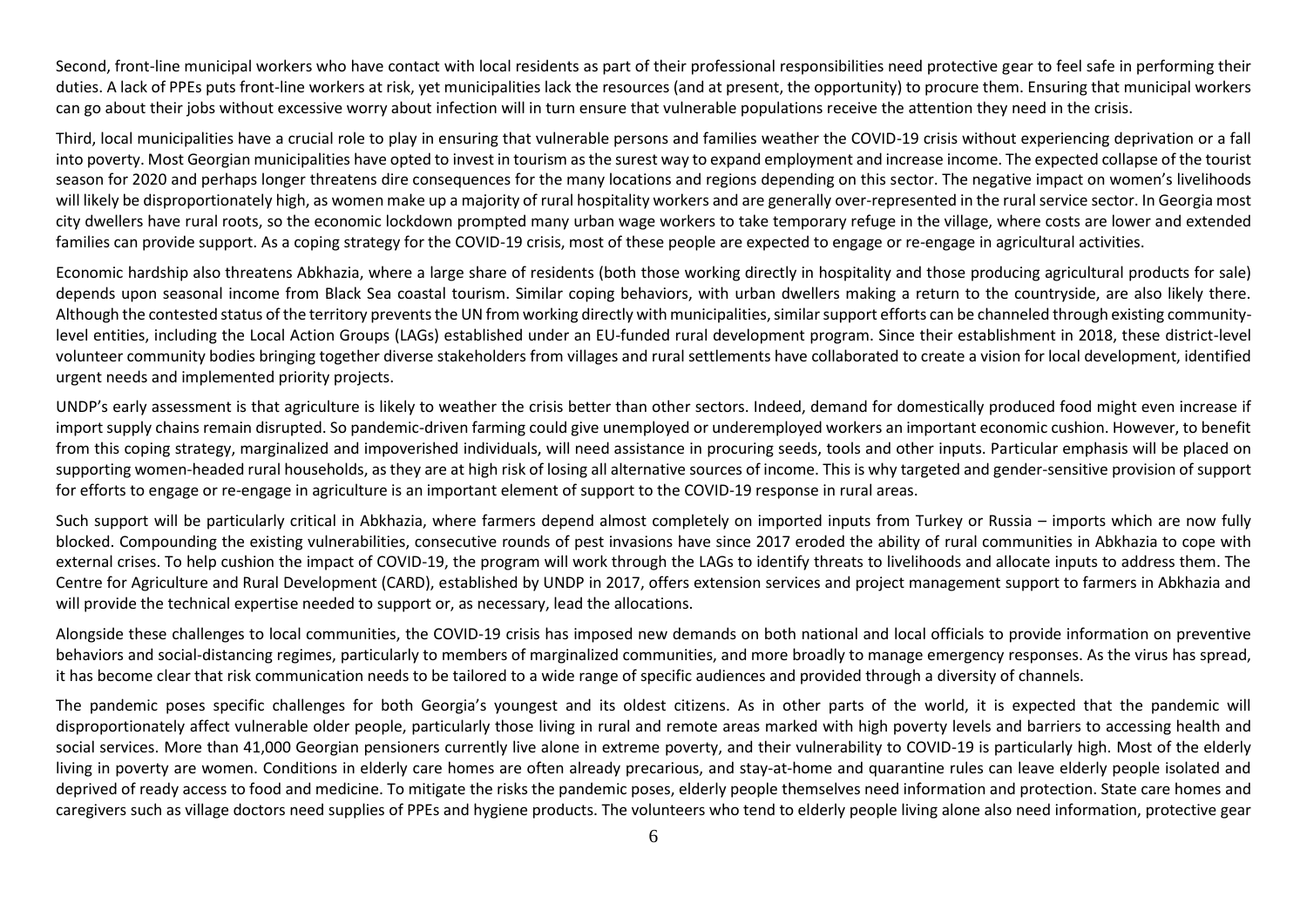and supplies of food and household necessities.

Although children have largely escaped the health ravages of the pandemic, all schools, kindergartens and universities have been closed in Georgia since 2 March. These extended closures have disrupted the learning progress for children, affecting their future learning and increasing the risk that some children may never return to school without specific interventions and support. Furthermore, outside the protective environment of school, children are at heightened risk of neglect, abuse and exploitation. Energetic measures have already been undertaken to shift education to online provision, but further support will be needed to ensure that quality is not diminished and that equality of opportunity is respected despite a pronounced digital divide. From a gender perspective, it is important to note that the burden of home schooling has fallen almost exclusively on women, who were often already overwhelmed with domestic chores. This means that efforts to improve home schooling would not only benefit children's learning and development, but also the wellbeing of mothers.

Finally, as transmission of COVID-19 continues to increase, so too will COVID-19 related mortality. The pandemic has generated an infinite-seeming demand for personal protective equipment. This gap needs to be filled to ensure that healthcare workers stay safe and do not themselves become vectors of infection. The need for training on COVID-19 treatment protocols is also widespread; here online instruction options need to be created to reach remote locations. Furthermore, the COVID-19 crisis exposed the need to promote positive hygiene behaviours as a key to improved infection prevention and control. This necessitates improved infection prevention and control infrastructure to allow people, especially children, to respond to behaviour change messaging. Expanded access to safe drinking water, adequate sanitation and improved hygiene, particularly in public places such as schools and primary health points in schools, could prevent the spread of disease. Moreover, as health personnel and resources are redeployed for the COVID-19 response, capacity has narrowed to address routine childhood health services including immunizations, and for pre- and post-maternal care, depriving women and children of access essential healthcare services. Support is thus needed to ensure that regular healthcare functions are delivered.

#### **IV. How does this collaborative programme solve the challenge? Please describe your theory of change.**

*Describe programme approaches, methods, and theory of change, and explain why they are the appropriate response to the problem. State results and interim solution(s) you*  are proposing. Please highlight how the solution(s) is data driven; if it employs any innovative approaches; if it applies [a human rights-based approach](https://www.ohchr.org/EN/NewsEvents/Pages/COVID19Guidance.aspx)<sup>2</sup> and how is it based on *the principle of "build back better". [1,500 word limit]*

The proposal is based on a two-pronged approach, on the one hand supporting the Georgian authorities in the uninterrupted provision of vital public servicesin a safe manner, particularly at the local level, where administrative capacities were often limited even before the onset of the pandemic; and, on other, reaching out directly to poor and vulnerable groups among the population to ensure that basic social and economic needs are met and human rights respected. This approach is aimed at ensuring continued provision of essential social services while protecting livelihoods directly threatened by the social distancing that is key to fighting the spread of the virus.

The theory of change behind the proposal assumes that if front-line medical, social and public-sector workers are provided with proper protective gear and advanced digital technologies, they will be able to deliver the vital healthcare, educational and other public services that are needed to keep vulnerable populations healthy and safe. It assumes that timely provision of technology can bridge many gaps created by stay-at-home and quarantine policies that have closed schools, offices and many businesses. It assumes that science-based guidance shared in ways tailored to the needs of different population groups will promote behaviors that will limit the spread of COVID-19. It assumes that some at-risk families in rural areas will be able to cushion the economic shock caused pandemic shutdowns if they receive agricultural inputs in a timely fashion. Finally, it assumes that the stopgap emergency measures outlined here can be designed as a bridge to a longer-term full-scale socio-economic recovery program.

<sup>&</sup>lt;sup>2</sup> Please refer to <u>OHCHR COVID19 Guidance</u>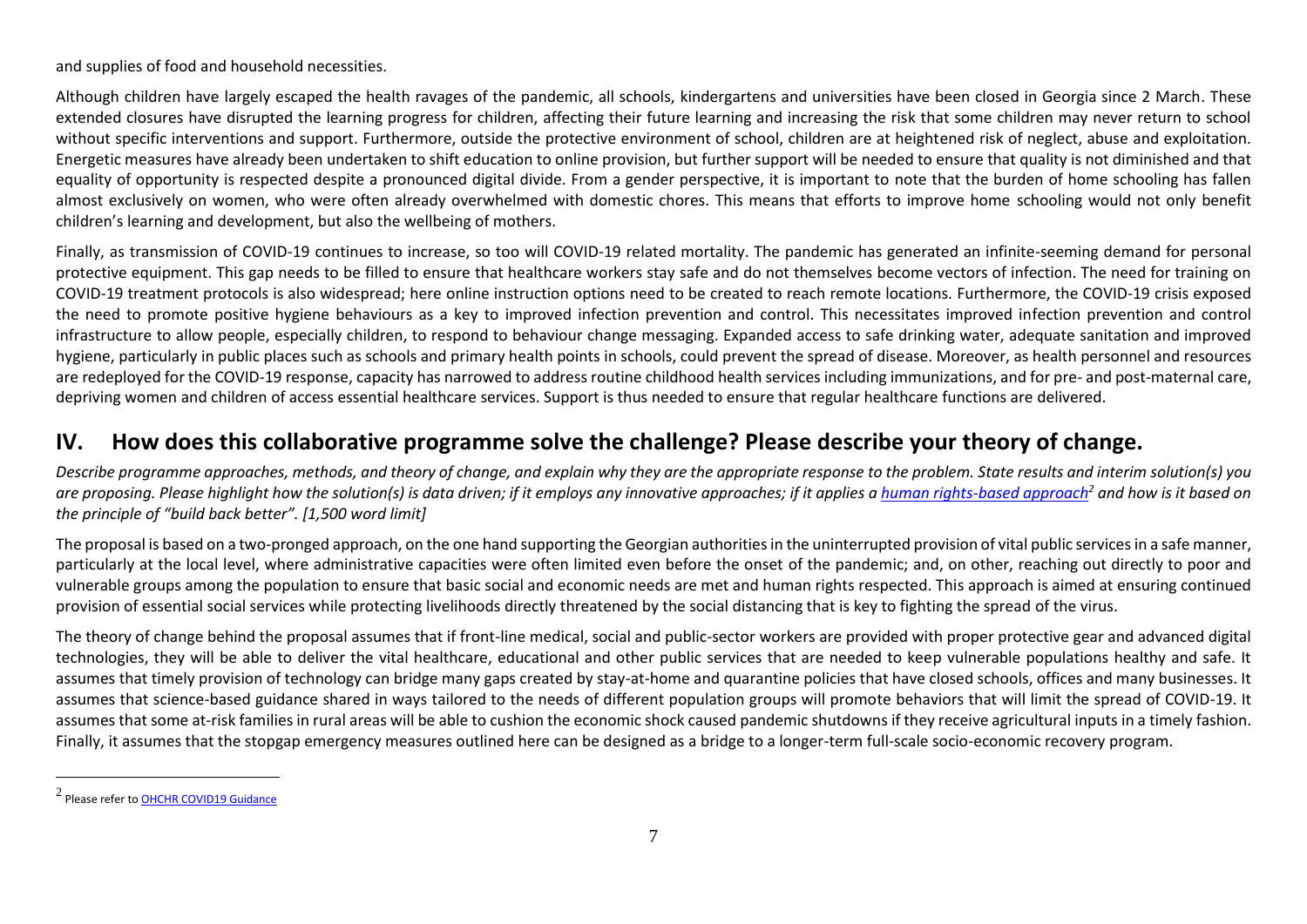The solutions envisaged build on the core capacities, experience and partnerships already developed by UNDP, UNFPA, UNICEF and other engaged UN agencies, and expand on efforts already undertaken since the onset of the crisis (see Question VII). In the broadest sense, they leverage abiding commitments to the Sustainable Development Goals and their core imperative, "to leave no one behind," and in particular to efforts already made towards achieving Global Goals 3 (Health), 4 (Education) and 16 (Good Governance), with additional emphasis on Goal 5 (Gender Equality) and Goal 6 (Water and Sanitation). The activities proposed reflect a shared allegiance to the principle of equality even in emergency conditions, and a resolve to mobilize as rapid as possible a response to ensure that hard-won development gains, including in the area of gender equality and women's economic empowerment, are not eroded in the struggle to contain the virus.

The three lead agencies and other UN partners will coordinate closely their activities, combining efforts wherever appropriate. For example, the program is designed to provide PPEs to a wide range of professional groups as well as to at-risk populations. The nature of the protective equipment differs across the program; however, wherever possible, joint procurement will be strongly considered in order to ensure efficiency and value for money, even where distribution will need to be managed separately. Similarly, the UN agencies will coordinate on communications, outreach and advocacy, to ensure a balance of consistent messaging and customized delivery.

The proposal also reflects a commitment to address the needs of conflict-affected populations, whether IDPs residing in territories controlled by the Government or people in Abkhazia, who face particularly acute vulnerabilities in terms of access to healthcare and risk a steep descent into poverty with abrupt halt of most economic activity.

The proposal is grounded in the awareness that gender equality and respect for human rights across the spectrum, including economic, social, and cultural rights as well as civil and political rights, is fundamental to the success of the public health response and recovery from the pandemic. It recognizes that the COVID-19 crisis poses significant challenges for both the Government and other duty bearers and the rights holders in the Georgian context. The specific activities to be undertaken by the UN agencies have been selected with an eye to protecting human rights that might otherwise be neglected in such an extreme crisis. A first priority covers the right to information and participation in decision-making, which is particularly important for women. The Georgian authorities have achieved broad public compliance with strict social-distancing rules thanks in large part to sharing accurate information in a timely fashion. However, where the UN has provided additional help is ensuring that relevant information reaches all people, without exception, including national minorities, the elderly and persons with disabilities. This flow of information needs to be sustained and expanded; this is why it figures in all three agency programs.

In the COVID-19 crisis, response measures, health and social protection interventions must be accessible for all, without discrimination. Given the heightened risks faced by the elderly and persons with disabilities, this means stepping up to provide replacements for family and other support networks disrupted by social distancing. It also means attention to the ways in which men and women are affected differently by the pandemic, and ensuring that the perspectives, voices and knowledge of women are incorporated in outbreak preparedness and response. Single-parent households require special attention, as they face both economic pressure and a care deficit exacerbated further by the closure of schools and preschools. The pandemic also threatens the right to education, and though online alternatives are being provided, the closure of schools puts at risk the idea of equal access (given the digital divide between rich and poor families) and is particularly precarious for the educational prospects of girls.

Although oriented to meeting emergency needs, the proposal is grounded on a "build back better" approach. It aims to develop new capacities of women and men at local level, particularly with respect to coordination between village representatives and municipal administrations. These will remain in place after the initiative concludes. In addition, the proposed activities will expand the reach of innovative e-services that Georgia has been developing for many years, but which remain under-utilized, particularly in rural and remote areas. This applies to other activities planned under the program, including the GPS support to the 144 emergency hotline, online-supported home schooling and telemedicine training. In this sense, the program can be seen as "leapfrogging" progress that under normal circumstances would have taken many years to achieve.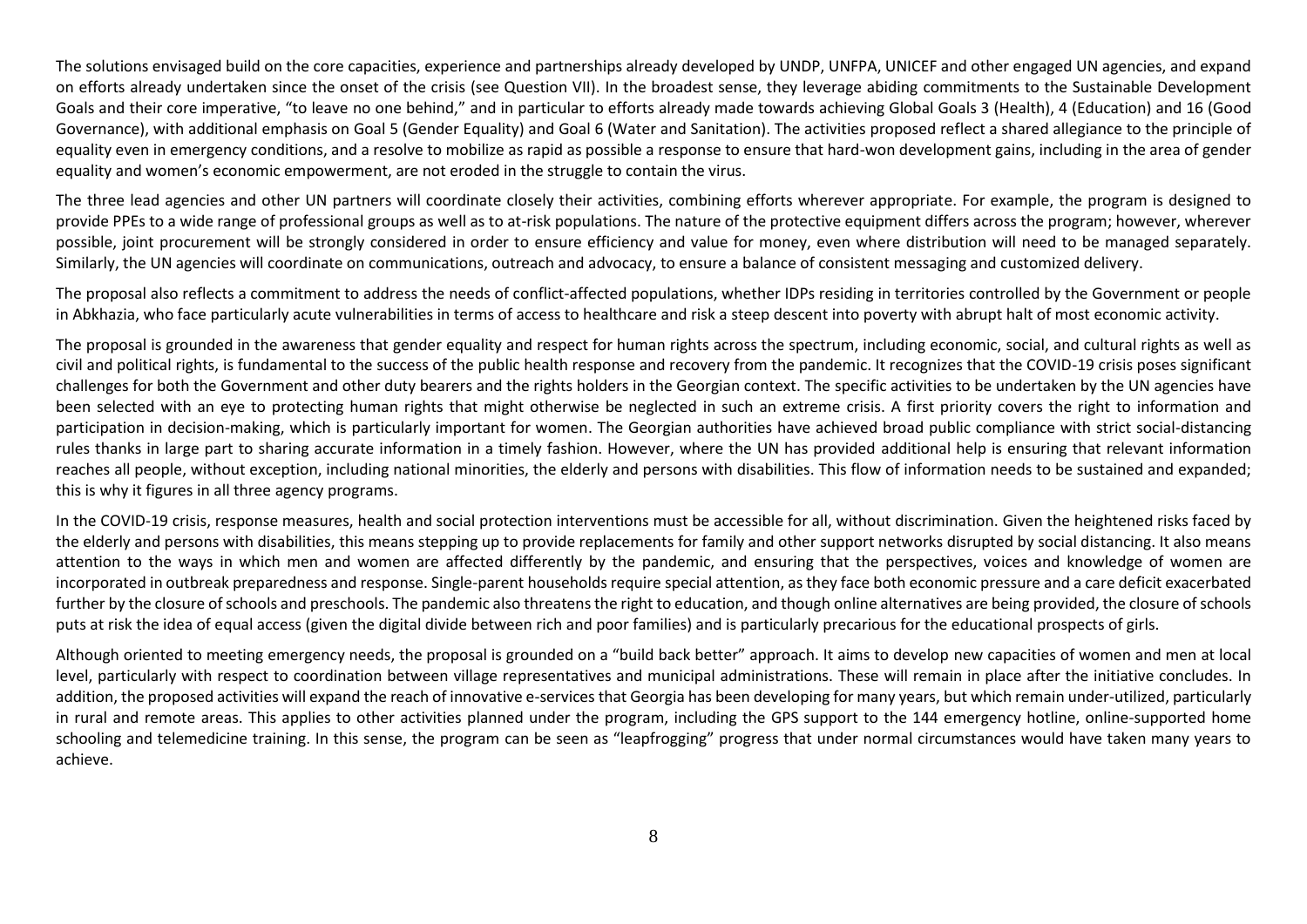#### **V. Documentation**

*Attach/provide hyperlinks to documents/analysis prepared at the UNCT level with government counterparts to assess the potential cumulative impacts of COVID-19. Please indicate if the UNCT has completed and posted the National Plan for Combating COVID-19 on the WHO partner portal. [1,500 word limit]*

Since the start of COVID-19 epidemic, the UNCT has maintained regular contacts with the Government of Georgia and other development partners (chaired by the UN RC, the development partner group, which includes also the IFIs, has met several times since the onset of the pandemic). A situation report outlining the UN response is being shared on a weekly basis with the government and development partners. Working under WHO guidance, the UNCT developed a Country Preparedness and Response Plan (CPRP) Checklist as well as a draft CPRP Plan, which can be found a[t https://covid-19-response.org.](https://covid-19-response.org/) The Government has commissioned an anti-crisis plan for social protection measures and socio-economic recovery initiatives which was made public on 24 April. To coordinate assistance by the international community, the Government has created a comprehensive spreadsheet of needs that is updated regularly: this can be found at: [https://docs.google.com/spreadsheets/d/11wSsKMkd1b46BGKNS6QxlrNfylN7m-](https://eur03.safelinks.protection.outlook.com/?url=https%3A%2F%2Fdocs.google.com%2Fspreadsheets%2Fd%2F11wSsKMkd1b46BGKNS6QxlrNfylN7m-WR%2Fedit%23gid%3D2129723632&data=02%7C01%7Cnino.kakubava%40undp.org%7C3d564f07993b47b763e108d7e6c19344%7Cb3e5db5e2944483799f57488ace54319%7C0%7C0%7C637231591380331111&sdata=L8l4bYhV82964bkCfGGkwmjkIxqaW7GCRDb7%2FpIhdC8%3D&reserved=0)[WR/edit#gid=2129723632.](https://eur03.safelinks.protection.outlook.com/?url=https%3A%2F%2Fdocs.google.com%2Fspreadsheets%2Fd%2F11wSsKMkd1b46BGKNS6QxlrNfylN7m-WR%2Fedit%23gid%3D2129723632&data=02%7C01%7Cnino.kakubava%40undp.org%7C3d564f07993b47b763e108d7e6c19344%7Cb3e5db5e2944483799f57488ace54319%7C0%7C0%7C637231591380331111&sdata=L8l4bYhV82964bkCfGGkwmjkIxqaW7GCRDb7%2FpIhdC8%3D&reserved=0) All activities detailed in this proposal are aligned with needs identified as immediate priorities by the Government.

## **VI. Target population**

*Describe and estimate the direct users of the solution and potential impact on beneficiaries. Be explicit on who has established the need (plans, national authorities, civil society, UN own analysis, or citizens). [1,500 word limit]*

The solutions proposed will have nationwide reach, with an emphasis on protecting those who face the greatest risks to their health and livelihoods. This approach has the explicit approval of the Government of Georgia and corresponds to priorities established in the official registry of requests for international partners: [https://docs.google.com/spreadsheets/d/11wSsKMkd1b46BGKNS6QxlrNfylN7m-WR/edit#gid=2129723632](https://eur03.safelinks.protection.outlook.com/?url=https%3A%2F%2Fdocs.google.com%2Fspreadsheets%2Fd%2F11wSsKMkd1b46BGKNS6QxlrNfylN7m-WR%2Fedit%23gid%3D2129723632&data=02%7C01%7Cnino.kakubava%40undp.org%7C3d564f07993b47b763e108d7e6c19344%7Cb3e5db5e2944483799f57488ace54319%7C0%7C0%7C637231591380331111&sdata=L8l4bYhV82964bkCfGGkwmjkIxqaW7GCRDb7%2FpIhdC8%3D&reserved=0)

UNDP's proposed interventions will contribute to reaching:

- The entire 3.7 million population of Georgia, which will receive targeted information and advocacy on COVID-19 preventive behaviors. This total includes 1,940,940 women; 770,809 persons aged 15-29 years; 488,136 representatives of national minorities; 189,639 IDPs; and 336,423 people residing in high mountainous areas;
- The entire population of Georgia, which will enjoy greater safety through more efficient operation of the main 144 emergency call center;
- 126 village representatives (two per municipality, excluding Tbilisi) equipped with communication technology and, indirectly, through improved provision of social services, the 2.6 million population of 63 municipalities;
- 8,000 public-sector workers who will be able to perform their jobs safely thanks to PPEs provided by the program. This number includes civil servants from the Ministries of Environmental Protection and Agriculture and Economy and Sustainable Development, the NCDC, police officers and municipal civil servants;
- 4,300 impoverished elderly persons, nearly all of whom are women, who will receive protective gear, hygiene/sanitation kits and relief aid and basic supplies;
- 184 majority female beneficiaries of the three shelters for the elderly and homeless operated by Tbilisi (120 homeless), Rustavi (39 elderly) and Samtredia (25 elderly); and
- 300-400 rural households (including in Abkhazia), giving priority to single-parent families, that will receive the inputs needed to cultivate 400 ha of agricultural land, with indirect benefits for 1,500 persons.

UNICEF's proposed interventions will contribute to reaching: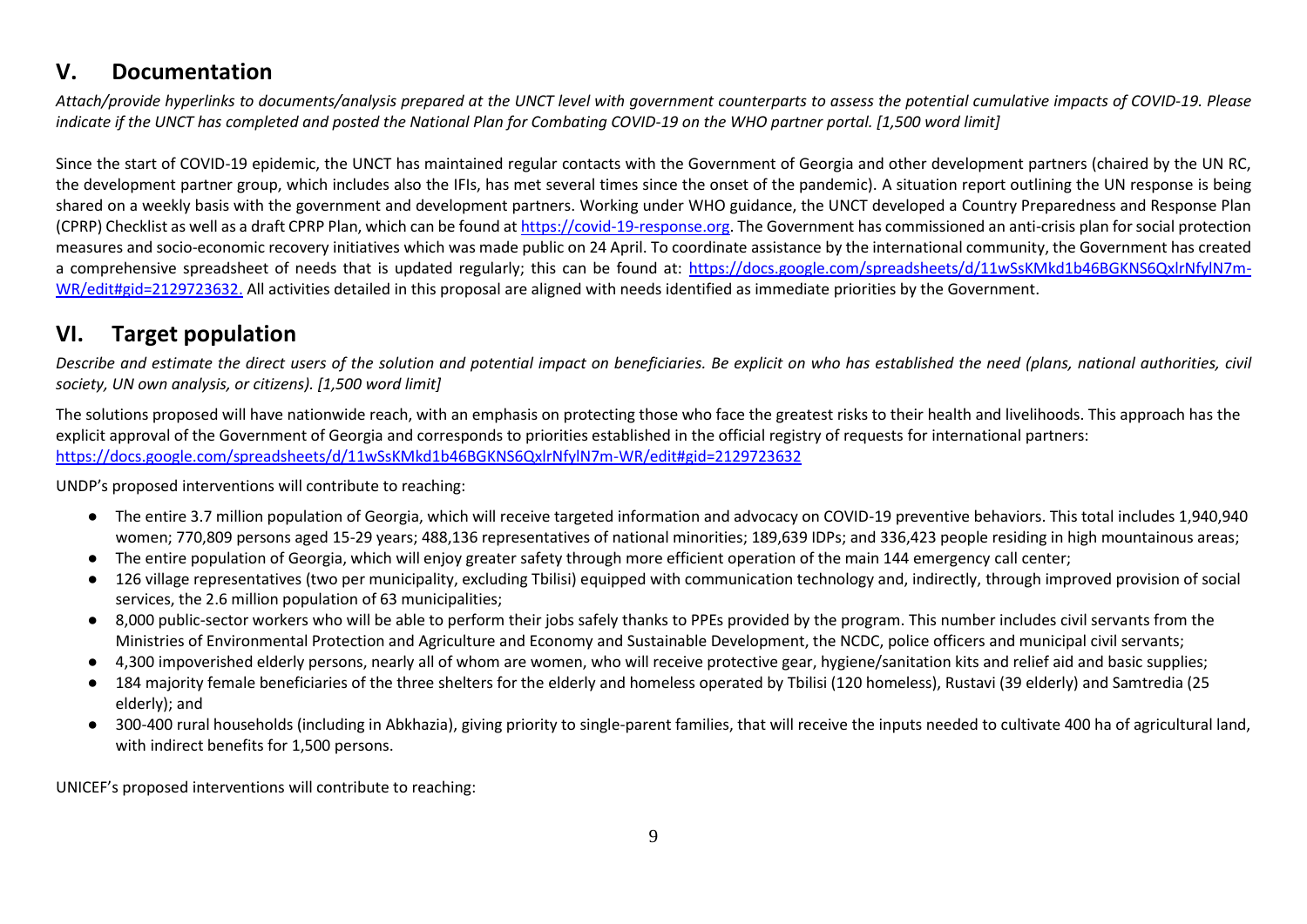- Over one million people, with a focus on parents, children, teachers and other persons interacting with children, who will be reached through child-friendly COVID-19 related risk communication and community engagement;
- 876,554 children (458,005 boys and 418,549 girls), who will be able to access health and protection services if and when needed;
- 1,200 primary healthcare workers with improved capacity to serve the projected 2,000 COVID-19 cases;
- 592,000 out-of-school children who will be able to continue their learning;
- 1,900 children in alternative care settings; 3,450 social workers, caregivers and other frontline staff from child protection and juvenile justice systems; 300 children and women beneficiaries of social services; and 100 children in the juvenile justice system who will receive protective gear; and
- Three schools or primary healthcare points in schools in Abkhazia that will benefit from improved sanitation and water supply that will protect approximately 350 children and 1,000 people through improved hygiene practices.

UNFPA's proposed interventions will contribute to reaching:

- 800,000 elderly people (more than 65% of them women), who will gain a better understanding of how to prevent COVID-19 prevention and care for themselves;
- 2,300 vulnerable elderly persons, 80% of whom are identified as women according to data from the Ministry of Health,<sup>3</sup> in four municipalities wit[h high poverty rates,](http://../Downloads/Target%20regions%20and%20municipalities%20were%20selected%20according%20to%20the%20Poverty%20Mapping%20in%20Georgia,%202019,%20WB.%20%20http:/documents.worldbank.org/curated/en/807211559680835261/pdf/Poverty-Mapping-in-Georgia.pdf) who will receive protective gear, essential food, medicines and psychosocial support;
- 248 elderly residents and 183 caregivers in 11 state-funded elderly care homes, which will receive the support they need to continue providing services safely;
- 180 village doctors in selected municipalities, who will receive protective gear and training;
- 180 volunteers in selected municipalities, who will support the most vulnerable elderly people living alone; and
- The State Care Agency, which will receive support in setting standards and monitoring their implementation in state-funded elder care institutions.

### **VII. Who will deliver this solution?**

*List what Recipient UN Organizations (RUNOs) and partners will implement this project and describe their capacities to do so. Include expertise, staff deployed, as well as oversight mechanisms that determine the monitoring and evaluation (M&E) arrangements and responsibilities. Use hyperlinks to relevant sites and the current portfolios of RUNOs so the text is short and to the point. [1,500 word limit]*

The lead agencies for the proposal are UNDP, UNFPA and UNICEF, working in tandem with UNHCR and WHO as well as with normative support from other UN agencies. As is the norm for the work of all UN agencies in Georgia, all activities will be carried out in partnership with the relevant counterparts in the Government at the national level and local self-government entities and administrations at the municipal and village level. In addition, the agencies will work with civil society partners, including the Georgia Red Cross Society. As in-kind contributions, UNDP, UNFPA and UNICEF will cover any staff costs required for implementation from their own resources. All the UN agencies have engaged energetically in efforts to support Georgia in responding to the pandemic, and the joint UN program funded under the SDG Fund to improve social protection of persons with disabilities has already been repurposed so that available resources are being applied to protect the most vulnerable from the impact of the COVID-19 crisis.

[UNDP](https://www.ge.undp.org/) is the leading development organization in the country and is assigned the "integrator" function in UN efforts to achieve the Sustainable Development Goals. Operating in Georgia since 1993, UNDP has contributed to Georgia's success in the fields of democratic reforms, inclusive growth, conflict transformation and environmentally sustainable solutions. With an annual budget of USD 20 million, UNDP currently employs 26 staff based in the Country Office and 111 project staff. With headquarters in

<sup>&</sup>lt;sup>3</sup> The lists of vulnerable elderly living under the poverty line will be received from the MoH and further verified with the local municipalities. According to the MoH data, around 80% of this group are women.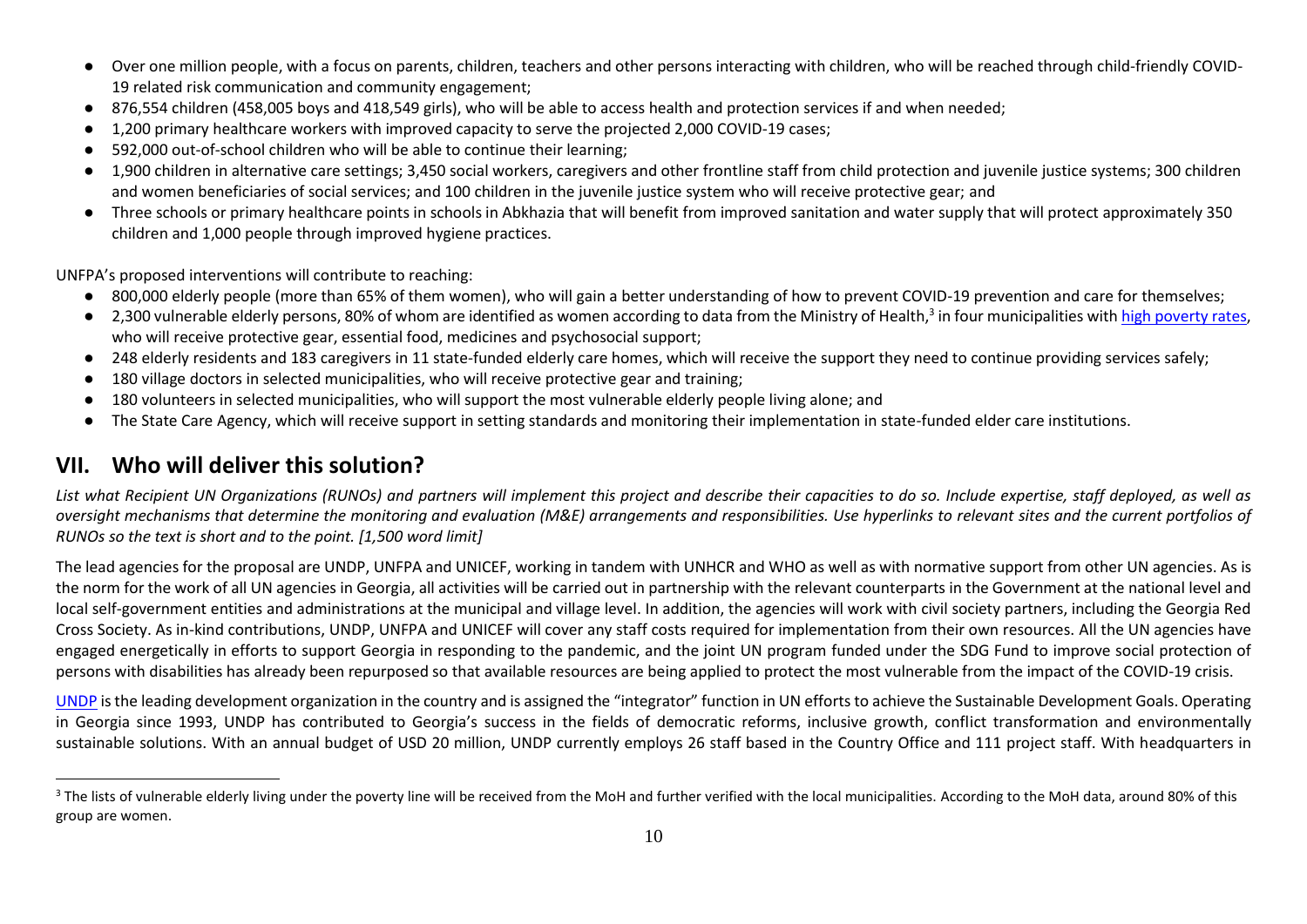Tbilisi, UNDP runs field offices in Abkhazia (Sukhumi) and Ajara (Batumi). Through partnerships with national institutions, civil society and private sector, UNDP operates in four major areas[: Democratic governance;](https://eur03.safelinks.protection.outlook.com/?url=https%3A%2F%2Fwww.ge.undp.org%2Fcontent%2Fgeorgia%2Fen%2Fhome%2Fdemocratic-governance.html&data=02%7C01%7Cnino.kakubava%40undp.org%7Cc619577e9aea45d863de08d7e5fb0c86%7Cb3e5db5e2944483799f57488ace54319%7C0%7C0%7C637230738721482143&sdata=j3LlQzDryF0f4SW0LltgIcSoKNKeZxe8v1ubTpyVVUY%3D&reserved=0) [Economic development;](https://eur03.safelinks.protection.outlook.com/?url=https%3A%2F%2Fwww.ge.undp.org%2Fcontent%2Fgeorgia%2Fen%2Fhome%2Feconomic-development.html&data=02%7C01%7Cnino.kakubava%40undp.org%7Cc619577e9aea45d863de08d7e5fb0c86%7Cb3e5db5e2944483799f57488ace54319%7C0%7C0%7C637230738721492146&sdata=A0S432oaQaCiqSy35SlU3xCHd7P7HoKlzuXXbcbsSU4%3D&reserved=0) [Environment, energy & disaster risk reduction;](https://www.ge.undp.org/content/georgia/en/home/environment-and-energy.html) and [Crisis prevention & recovery.](https://eur03.safelinks.protection.outlook.com/?url=https%3A%2F%2Fwww.ge.undp.org%2Fcontent%2Fgeorgia%2Fen%2Fhome%2Fcrisis-prevention-and-recovery.html&data=02%7C01%7Cnino.kakubava%40undp.org%7Cc619577e9aea45d863de08d7e5fb0c86%7Cb3e5db5e2944483799f57488ace54319%7C0%7C0%7C637230738721502134&sdata=SB2XRx%2B9aO2Uk8X4eL4u2OcUQAUNimeZBAlTV1Ymhp0%3D&reserved=0)

Implementation will be undertaken by the staff of the projects under Democratic Governance and Conflict Prevention & Recovery portfolios and supervised by respective portfolio Team Leaders. M&E of the project will be conducted using the project-specific results framework presented below. The risks identified at the inception of the project will be monitored on a quarterly basis through UNDP's internal online system. Results reporting will come in the form of regular progress reports and through UNDP's [transparency portal.](http://../Downloads/open.undp.org) Knowledge, good practices and lessons learned will be captured and implementation will benefit from synergies with other UNDP projects.

UNDP has already been active in the COVID-19 response in Georgia. With funding from USAID and the EU, UNDP has delivered support to Abkhazia that already includes nearly USD 100,000 worth of healthcare commodities such as PPEs, respirator masks, hand sanitizer, disinfectant and hand soap. Equipment such as ventilators is currently being procured. A public advocacy campaign organized by UNDP together with UN and NGO partners has resulted in the regular airing of WHO messages on local television channels and the distribution of 14,000 brochure to pharmacies and door-to-door in all seven districts. Training of medical professionals is also being provided. In addition, a stock of N95 respirator masks was provided to Rukhi Hospital in Zugdidi, which opened recently with the purpose of offering treatment to people from Abkhazia. Direct support to vulnerable members of Georgia's IDP communities in multiple regions is also being provided through a partnership with the NGO Abkhazeti.

In addition, UNDP has already provided support to nine municipalities placed under quarantine after the detection of the first community-spread COVID-19 cases: Marneuli, Bolnisi, Mtskheta, Zugdidi, Tetritskaro, Ambrolauri, Oni, Lentekhi and Tsageri. Materials were provided in Georgian, Armenian and Azerbaijani languages to ensure that the national minority citizens receive adequate information in a format they can understand, and tens of thousands of informative leaflets were dispatched to high mountainous villages and other remote settlements. UNDP also helped to set up the Armenian-language version of the official coronavirus website, [www.stopcov.ge.](http://www.stopcov.ge/)

In a joint effort with the Administration of the Government to ensure that persons with disabilities receive full and timely information on COVID19, UNDP translated informational videos in Georgian, Armenian, Azerbaijani and Abkhaz sign language for the hearing impaired. In addition, 10,000 brochures adapted to the needs of those with mental illness and intellectual disabilities were distributed to 20 residential and psychiatric institutions. UNDP worked with local psychiatric associations to develop specialized protocols and supervision programs to ensure that both staff and residents are prepared for the COVID-19 crisis.

At the request of the Ministry for Regional Development and Infrastructure, UNDP provided the United Water Supply Company, one of Georgia's main water utilities serving urban areas, with USD 18,000 worth of protective gear, including facemasks, coveralls, gloves, hand sanitizer and disinfectant, to enable around 1,000 front-line workers to do their jobs safely.

As part of a broader effort to adopt its entire program portfolio to the needs of the COVID-19 crisis, UNDP also helped to launch an online dispute resolution facility to assist businesses in finding solutions to conflicts arising from pandemic response measures through mediation rather than having to go to court. Further COVID-19-related initiatives are being negotiated with development partners in the areas of gender equality, persons with disabilities, human rights and rural and local development.

UNDP's main counterparts in the planned activities will be the Ministry of Regional Development and Infrastructure; the Administration of the Government; the Ministry of Environmental Protection and Agriculture; all 64 municipalities and 126 villages; and in Abkhazia, the Local Action Groups in five of seven districts.

[UNICEF](https://www.unicef.org/georgia/) has been operating in Georgia since 1993. Guided by the Convention on the Rights of Child, UNICEF is focused on supporting Georgia in accelerating the universal realization of child rights, by fostering greater social inclusion of the most deprived children and by reducing disparities and inequities affecting children and their families. Programme areas include young child survival and development, social protection and inclusion, justice for children and child rights monitoring. There are 46 staff members and consultants, with a field-based team of nine stationed in Abkhazia, Georgia.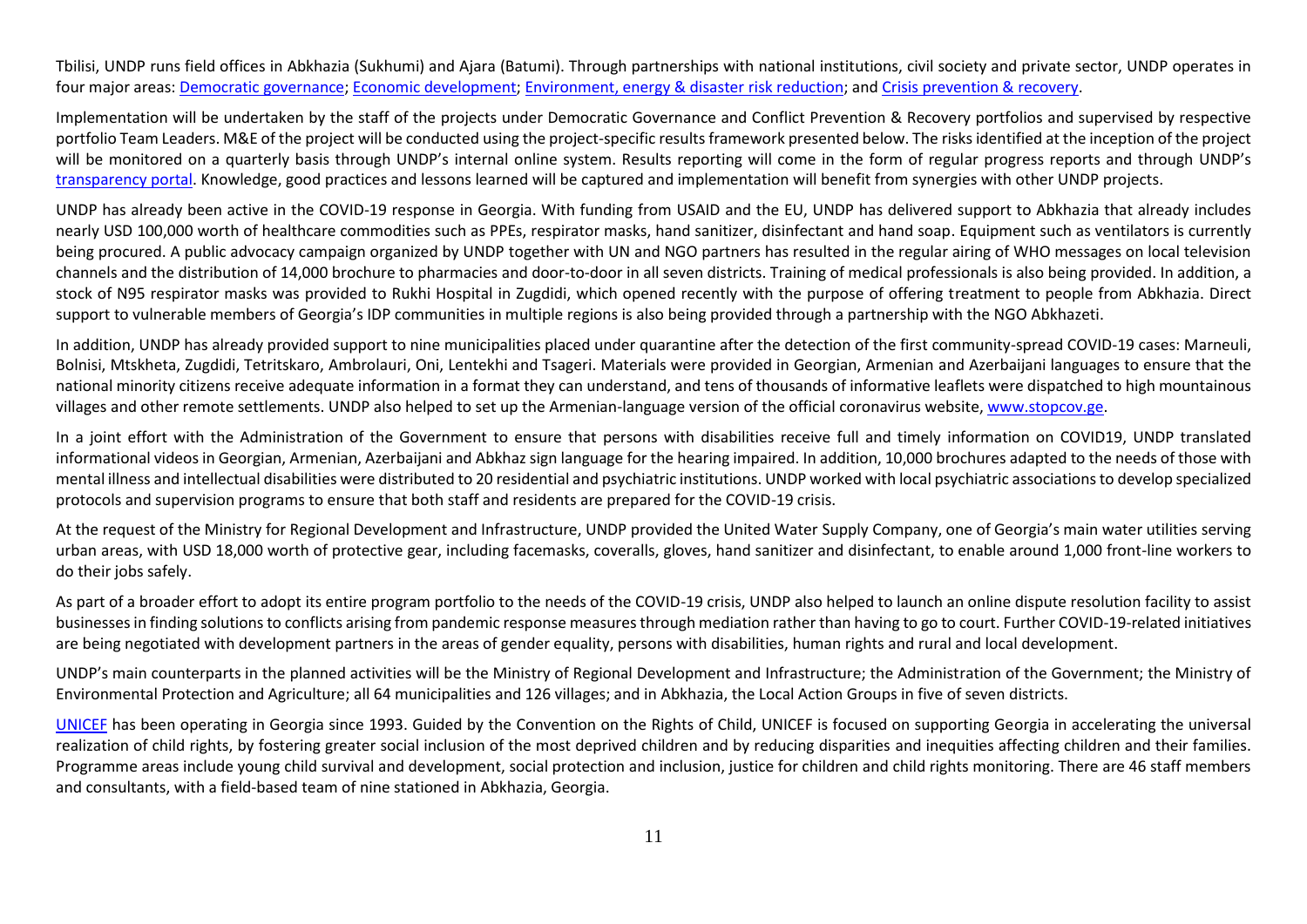The entire UNICEF team has been mobilized to support the COVID-19 response. This has included the development of a tool that allows the Government to project needs for hospitalization and artificial ventilation which is being used by the Non-Communicable Diseases Department of the National Centre for Disease Control (NCDC). UNICEF supported the procurement of personal protective equipment and/or medical supplies and equipment for University Clinic in Tbilisi, 5 hospitals in Adjara Region, and for two health facilities in Abkhazia region. Technical assistance was provided by UNICEF for infant isolation and care capacity, ANC protocols, and routine immunization services during COVID-19. With support from the Korean Embassy, UNICEF contributed 1,000 masks and 50 liters of hand sanitizer to several child institutions.

UNICEF has engaged in social media and television campaigns on COVID-19 prevention, safe hygiene practices and related topics, including targeted communications for vulnerable groups including ethnic minorities and persons with disabilities. UNICEF's dedicated COVID-19 webpage has reached 47,261 unique users and had 63,408 page views [\(www.unicef.org/georgia/covid19\)](http://www.unicef.org/georgia/covid19). Furthermore, social media and television campaigns on home-based learning, play and stimulation has reached more than 280,000 people thus far. Through a partnership with the national broadcaster Rustavi-2 "Midday Show", a 15-day challenge to help parents in the care and early learning of their children was launched and promoted daily. The show had a 12% share of viewership. To reach young people, UNICEF engaged with several influencers on TikTok, to create a video on COVID-19 safety and mental wellbeing, generating 2,500 views in one day.

With support from UK aid from the British people, and in partnership with the Prime Minister's Office and the State Minister for Reconciliation and Civic Equality, UNICEF delivered essential hygiene and food items for 380 vulnerable families. UNICEF, in partnership with the Education for All Coalition, is supporting the Ministry of Education, Science, Sports and Culture, to develop and launch programmes to ensure all children in Georgia can continue their education. UNICEF is supporting the provision of psychological support to children in alternative care and their caregivers, the development of guidelines for frontline social workers in the child protection and juvenile justice systems, and production of a TV programme to support parents of children with disabilities. Communication materials have been developed for religious leaders to prevent violence against children. In addition, UNICEF-trained social workers are supporting vulnerable families in Abkhazia, Georgia.

The [UNFPA](https://georgia.unfpa.org/) Country Office in Georgia is led by the Head of Office and the non-resident Country Director (UNFPA Representative in Turkey). The Country Office benefits from the wealth of expertise and experience accumulated by the organization at the regional and global levels. Population dynamics, including ageing, is one of the priorities of UNFPA work globally, at the regional level, as well as in Georgia. Apart from providing technical assistance to the government in developing policies and action plans to address and mainstream ageing, UNFPA also supports local governments in the introduction of innovative services for elderly.<sup>4</sup>

In responding the pandemic, UNFPA is already addressing the needs of elderly people by distributing special kits in target municipalities through 60+Clubs.

In addition, UNFPA is supporting Georgia's health authorities in ensuring continuity of sexual and reproductive health services and interventions, including protection of the health workforce through: providing information and technical guides for planning and amending procedures and algorithms for respective service provision, which results in pregnant women with suspected or confirmed COVID-19, or in isolation, having access to skilled woman-centered care. Procurement of PPEs (including for distribution in Abkhazia, Georgia) is underway. Development of an on-line training course on clinical management of pregnant women affected by COVID-19 to be integrated into the Medical University IT platform is underway. UNFPA has also developed and in partnership with the MoH distributed brochures on pregnancy in the context of COVID-19 in various languages.

Striving to ensure the continuity of lifesaving services for survivors of gender-based violence and the most at-risk women and girls, UNFPA is coordinating a GBViE Intersectoral working group; preparing posters containing information on the existing hotlines and services for response to cases of violence against women; procuring PPEs and

<sup>&</sup>lt;sup>4</sup> [https://georgia.unfpa.org/en/node/9654;](https://georgia.unfpa.org/en/node/9654) [https://georgia.unfpa.org/en/news/regional-workshop-healthy-ageing-hosted-tbilisi;](https://georgia.unfpa.org/en/news/regional-workshop-healthy-ageing-hosted-tbilisi) [https://georgia.unfpa.org/en/news/%E2%80%9C60club-healthy-and-active-living%E2%80%9D-%E2%80%93-new-initiative-unfpa-georgia.](https://georgia.unfpa.org/en/news/%E2%80%9C60club-healthy-and-active-living%E2%80%9D-%E2%80%93-new-initiative-unfpa-georgia)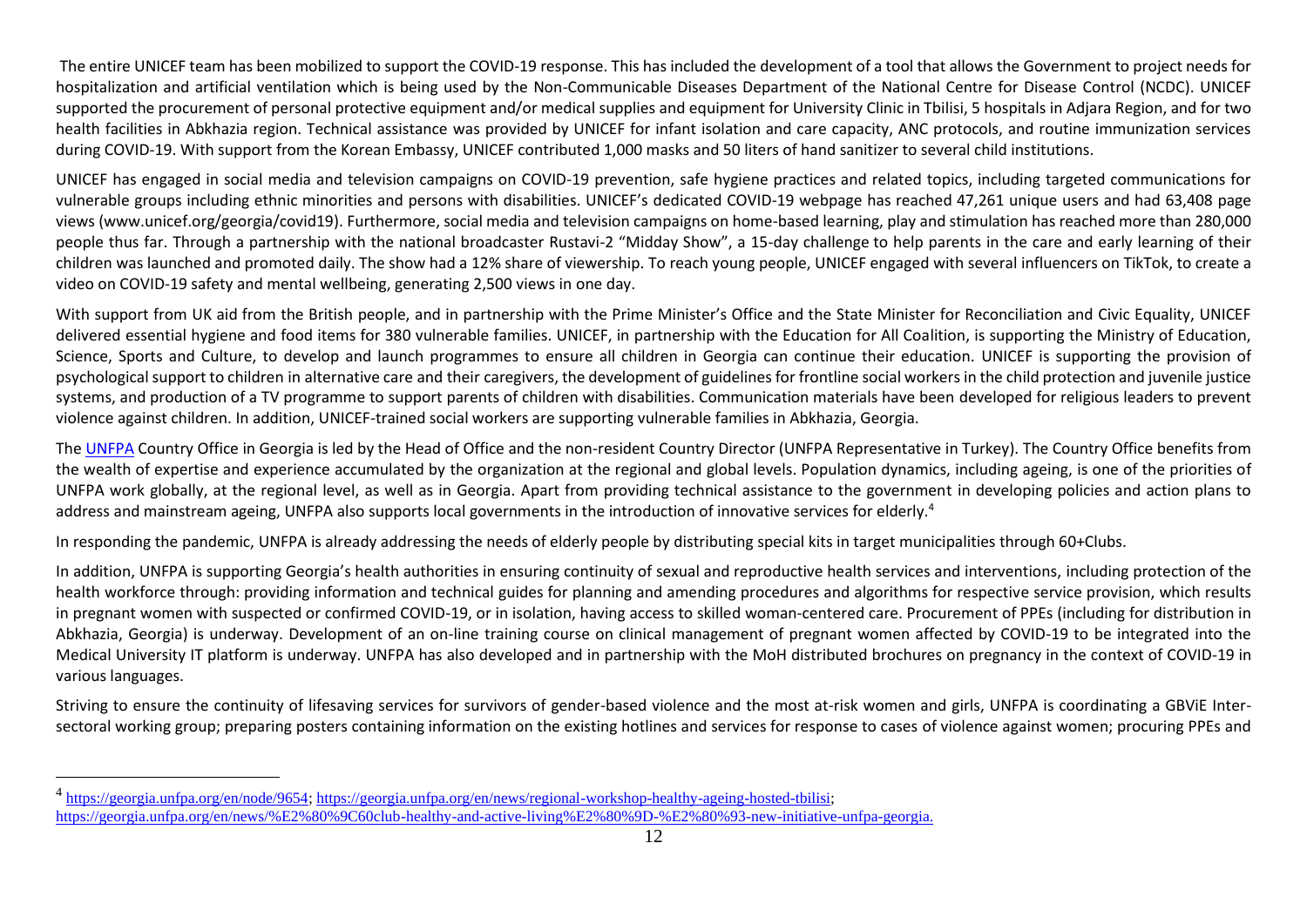disinfectants for state-run shelters; providing kits for vulnerable women of reproductive age living in Marneuli municipality, which is currently under a total lockdown.

In cooperation with the NCDC, UNFPA is supporting on-line peer education training on COVID-19 targeting young people in two target regions to facilitate the dissemination of reliable information among youth and their communities. UNFPA also supports a social media campaign aimed at encouraging men to take an equal share of housework and childcare burdens.

In implementing the program, UNFPA will partner with the Georgia Red Cross Society, the country's leading humanitarian organization with a 100-year history. As an auxiliary to the public authorities according to the Law of Georgia "On the Georgia Red Cross Society," it is at the forefront of providing nationwide services, through its network of 39 local branches, in peacetime and emergencies to "assist vulnerable people in coping with the effects of emergencies and socio-economic crisis to protect human life and dignity."<sup>5</sup> Currently, the Georgia Red Cross Society is carrying out the humanitarian response to the COVID-19 crisis to prevent and alleviate the human suffering of the most at-risk people<sup>6</sup> affected by the coronavirus pandemic both in health facilities and in homebound settings.<sup>7</sup> The Georgia Red Cross Society is an integral part of the International Red Cross and Red Crescent Movement and along with the Movement partners: the International Federation of Red Cross and Red Crescent Societies,<sup>8</sup> the International Committee of the Red Cross, and partner National Societies, as well as leading humanitarian actors present in the country.

Close collaboration will be ensured with the State Care Agency and the Emergency Situation Coordination and Urgent Assistance Centre (under the MoH).

<sup>&</sup>lt;sup>5</sup> [https://drive.google.com/file/d/1wYaNDGl7dWDnurcmqYVogpr\\_n9Grb8vY/view?usp=sharing](https://drive.google.com/file/d/1wYaNDGl7dWDnurcmqYVogpr_n9Grb8vY/view?usp=sharing)

<sup>&</sup>lt;sup>6</sup> <https://drive.google.com/open?id=1F6fjC9QfbWB6KfW8R9OGNru12G4W6ph2>

<sup>&</sup>lt;sup>7</sup> <https://drive.google.com/open?id=1XSA8PFu8NvRYyt8XcdSXT7JdiEYw2Q6T>

<sup>8&</sup>lt;br>[https://drive.google.com/file/d/134BET7Tvkn2fR9MJghRBcui1T\\_Dybt0b/view?usp=sharing](https://drive.google.com/file/d/134BET7Tvkn2fR9MJghRBcui1T_Dybt0b/view?usp=sharing)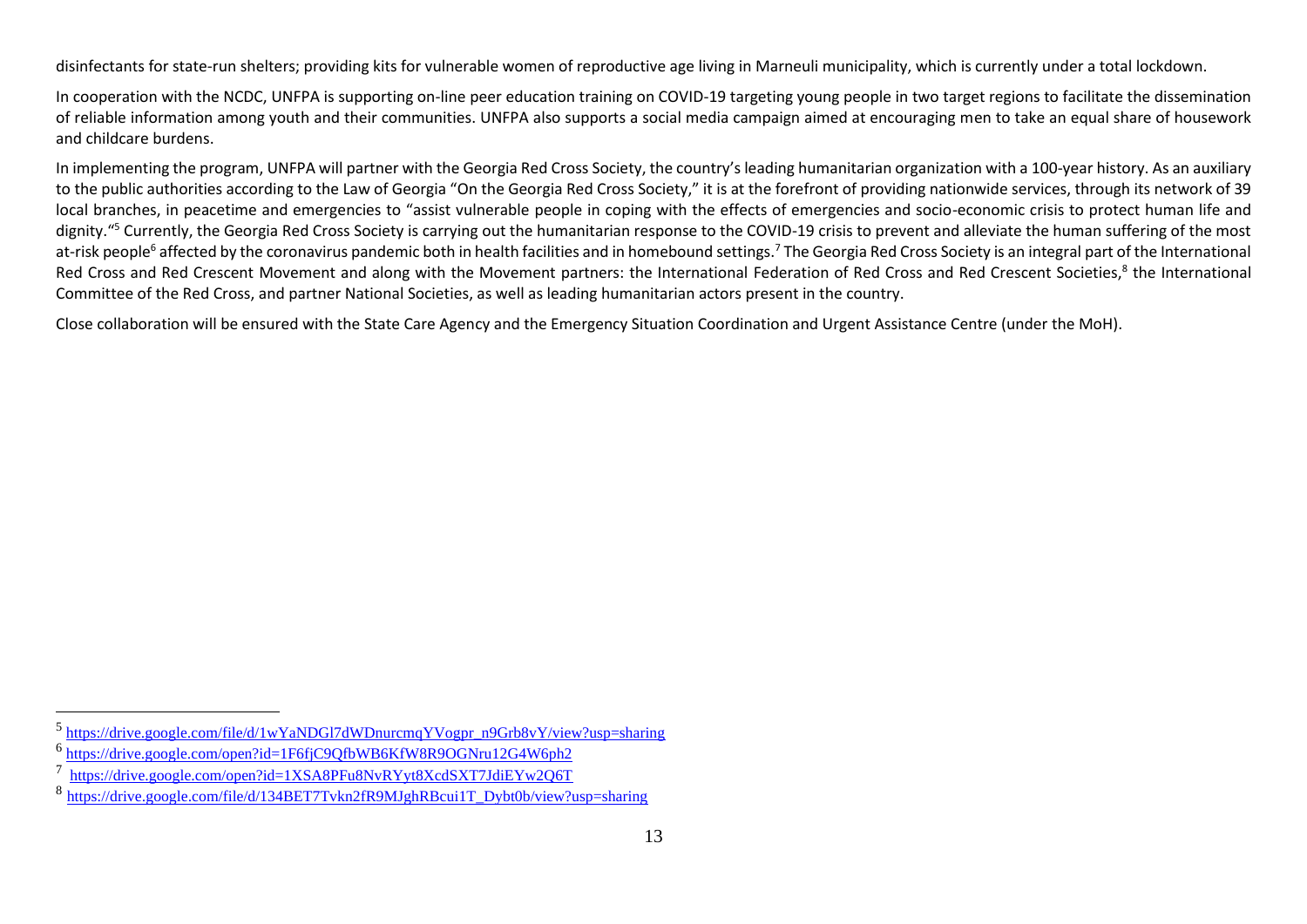# **Cover Page**

| <b>Contacts</b>                   | Resident Coordinator or Focal Point in his/her Office                                        |                                                              |               |                                                                                                                 |  |  |  |  |  |
|-----------------------------------|----------------------------------------------------------------------------------------------|--------------------------------------------------------------|---------------|-----------------------------------------------------------------------------------------------------------------|--|--|--|--|--|
|                                   | Name: Dr. Sabine Machl                                                                       |                                                              |               |                                                                                                                 |  |  |  |  |  |
|                                   | Email: sabine.machl@un.org                                                                   |                                                              |               |                                                                                                                 |  |  |  |  |  |
|                                   | <b>Position: UN Resident Coordinator</b>                                                     |                                                              |               |                                                                                                                 |  |  |  |  |  |
|                                   | Telephone: +995591708092                                                                     |                                                              |               |                                                                                                                 |  |  |  |  |  |
|                                   | Skype: macsab                                                                                |                                                              |               |                                                                                                                 |  |  |  |  |  |
| <b>Description</b>                | Assisting the Georgian Government and Local Communities in Mitigating the Impact of COVID-19 |                                                              |               |                                                                                                                 |  |  |  |  |  |
| <b>Universal Markers</b>          | Gender Marker: (bold the selected; pls select one only)                                      |                                                              |               |                                                                                                                 |  |  |  |  |  |
|                                   |                                                                                              |                                                              |               | a) Have gender equality and/or the empowerment of women and girls as the primary or principal objective.        |  |  |  |  |  |
|                                   |                                                                                              |                                                              |               | b) Make a significant contribution to gender equality and/or the empowerment of women and girls;                |  |  |  |  |  |
|                                   |                                                                                              |                                                              |               | c) Make a limited contribution or no contribution to gender equality and/or the empowerment of women and girls. |  |  |  |  |  |
|                                   |                                                                                              |                                                              |               | Human Rights Based Approach to COVID19 Response (bold the selected): Yes/No                                     |  |  |  |  |  |
|                                   |                                                                                              |                                                              |               | Considered OHCHR guidance in proposal development UN OHCHR COVID19 Guidance                                     |  |  |  |  |  |
| <b>Fund Specific Markers</b>      |                                                                                              |                                                              |               |                                                                                                                 |  |  |  |  |  |
|                                   | Fund Windows (bold the selected; pls select one only)                                        |                                                              |               |                                                                                                                 |  |  |  |  |  |
|                                   |                                                                                              |                                                              |               | Window 1: Enable Governments and Communities to Tackle the Emergency                                            |  |  |  |  |  |
|                                   |                                                                                              | Window 2: Reduce Social Impact and Promote Economic Response |               |                                                                                                                 |  |  |  |  |  |
| <b>Geographical Scope</b>         | Country: Georgia, including Abkhazia, Georgia                                                |                                                              |               |                                                                                                                 |  |  |  |  |  |
| <b>Recipient UN Organizations</b> | <b>UNDP, UNFPA and UNICEF</b>                                                                |                                                              |               |                                                                                                                 |  |  |  |  |  |
| <b>Implementing Partners</b>      | <b>Georgia Red Cross Society</b>                                                             |                                                              |               |                                                                                                                 |  |  |  |  |  |
| <b>Programme and Project Cost</b> |                                                                                              |                                                              |               |                                                                                                                 |  |  |  |  |  |
|                                   | <b>Budget</b>                                                                                | <b>Agency</b>                                                | <b>Amount</b> | <b>Comments</b>                                                                                                 |  |  |  |  |  |
|                                   |                                                                                              |                                                              |               |                                                                                                                 |  |  |  |  |  |
|                                   | <b>Budget Requested</b>                                                                      | <b>UNDP</b>                                                  | \$400,000     |                                                                                                                 |  |  |  |  |  |
|                                   | <b>Budget Requested</b>                                                                      | <b>UNICEF</b>                                                | \$425,000     |                                                                                                                 |  |  |  |  |  |
|                                   | <b>Budget Requested</b>                                                                      | <b>UNFPA</b>                                                 | \$175,000     |                                                                                                                 |  |  |  |  |  |
|                                   | <b>Total</b>                                                                                 |                                                              | \$1 million   |                                                                                                                 |  |  |  |  |  |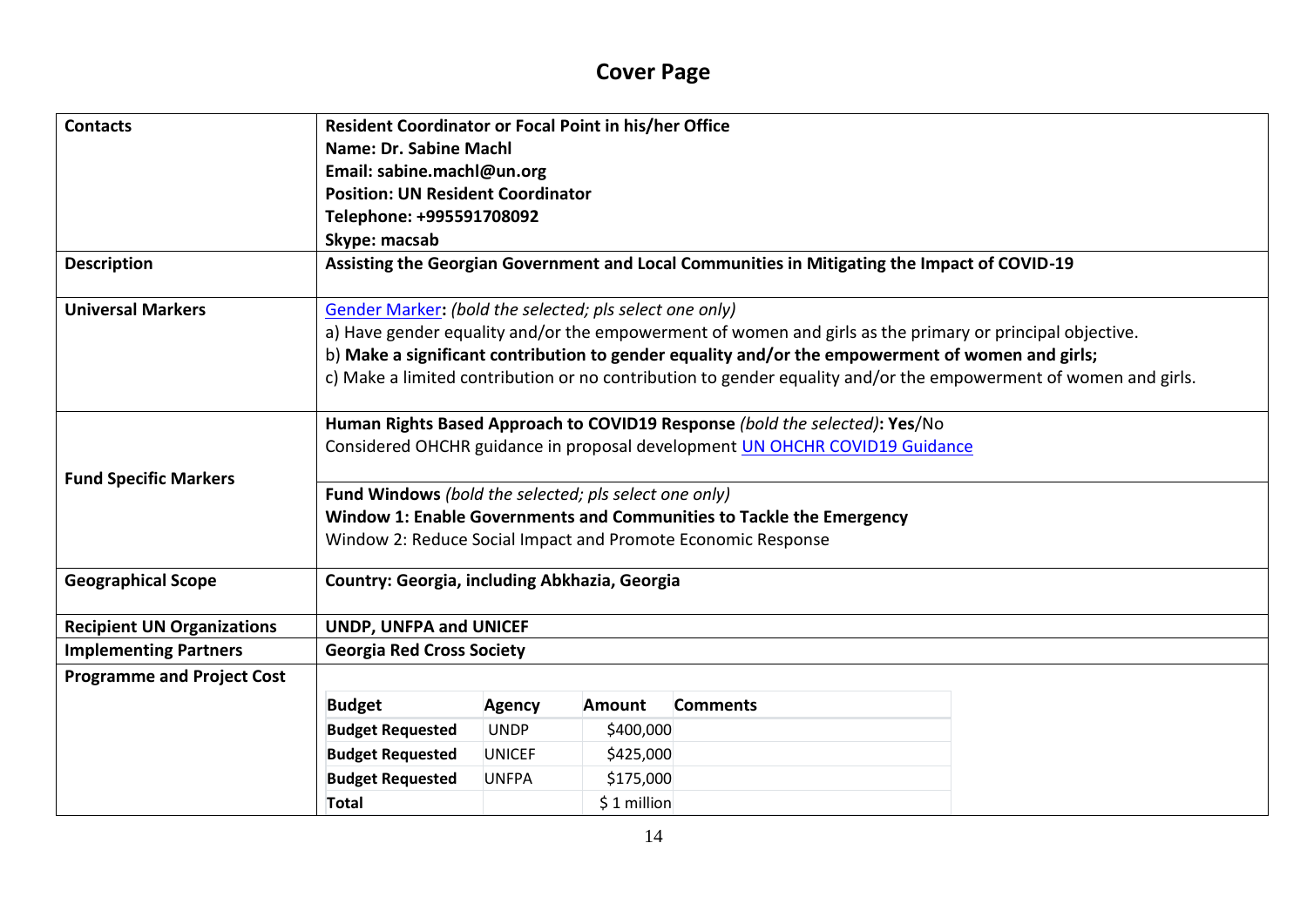| <b>Comments</b>           |                                  |
|---------------------------|----------------------------------|
|                           |                                  |
| <b>Programme Duration</b> | Start Date: 15 May 2020          |
|                           |                                  |
|                           | Duration (In months): 7.5 months |
|                           |                                  |
|                           | End Date: 31 December 2020       |

## **Results Framework**

| <b>Window 1: Proposal</b><br><b>Outcome</b> | <b>Outcome Total</b><br>Assisting the Georgian Government and Local Communities in Mitigating the Impact of COVID-<br><b>Budget/USD</b><br>19 |                    |                   |                           |             |  |  |  |  |  |
|---------------------------------------------|-----------------------------------------------------------------------------------------------------------------------------------------------|--------------------|-------------------|---------------------------|-------------|--|--|--|--|--|
|                                             | <b>USD 1 million</b><br>1.1 Please develop a relevant outcome for the proposal:                                                               |                    |                   |                           |             |  |  |  |  |  |
|                                             | SDG 3.d Strengthen the capacity of all countries, in particular developing countries, for early warning, risk                                 |                    |                   |                           |             |  |  |  |  |  |
|                                             | reduction and management of national and global health risks                                                                                  |                    |                   |                           |             |  |  |  |  |  |
| <b>SDG</b>                                  | Responsible<br><b>Baseline</b><br><b>Target</b><br><b>Means of</b>                                                                            |                    |                   |                           |             |  |  |  |  |  |
|                                             |                                                                                                                                               |                    |                   | verification              | <b>Org</b>  |  |  |  |  |  |
| <b>Outcome Indicator</b>                    | 1.1a                                                                                                                                          | 74% average for 13 | 90% average for   | <b>NCDC - National</b>    | Ministry of |  |  |  |  |  |
| [Max 2500                                   | Nationalized SDG indicator 3.d.1                                                                                                              | sub-indicators     | 13 sub-indicators | <b>Center for Disease</b> | Health      |  |  |  |  |  |
| characters]                                 | Core capacities of International Health Regulations                                                                                           |                    |                   | <b>Control and Public</b> |             |  |  |  |  |  |
|                                             | (IHR) and health emergency preparedness                                                                                                       |                    |                   | Health                    |             |  |  |  |  |  |
| <b>Proposal Outputs</b>                     | 1.1.1                                                                                                                                         |                    |                   |                           |             |  |  |  |  |  |
|                                             | Improved capacity of national agencies and local governments to contain the spread of the virus and respond to urgent community needs         |                    |                   |                           |             |  |  |  |  |  |
|                                             | 1.2.1                                                                                                                                         |                    |                   |                           |             |  |  |  |  |  |
|                                             | Enhanced preparedness of local population groups to avert negative health and economic consequences of the COVID pandemic                     |                    |                   |                           |             |  |  |  |  |  |
| <b>Proposal Output</b>                      | 1.1.1.a                                                                                                                                       | 0                  | 126               | Program Reports           | <b>UNDP</b> |  |  |  |  |  |
| <b>Indicators</b>                           | Number of village representatives equipped to                                                                                                 |                    |                   |                           |             |  |  |  |  |  |
|                                             | channel local needs to municipal centers                                                                                                      |                    |                   |                           |             |  |  |  |  |  |
|                                             | 1.1.1.b                                                                                                                                       | 0                  | At least 3        | Program Reports           | <b>UNDP</b> |  |  |  |  |  |
|                                             | Number of municipal shelters properly equipped for                                                                                            |                    |                   |                           |             |  |  |  |  |  |
|                                             | needs of elderly and homeless                                                                                                                 |                    |                   |                           |             |  |  |  |  |  |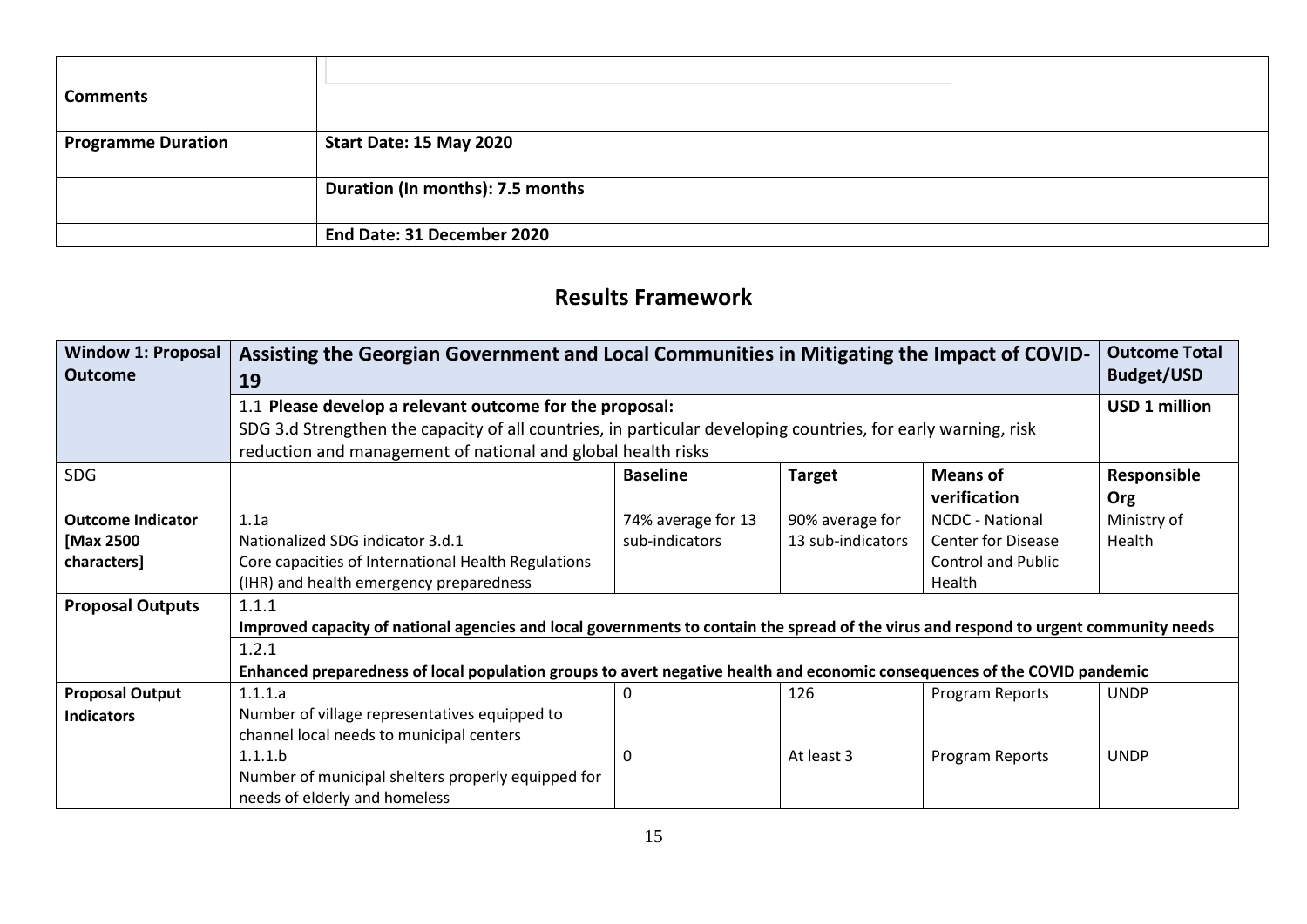|                         | 1.1.1.c                                                                                                                | 1,000            | 9,000 (60% of | Program Reports        | <b>UNDP</b>   |
|-------------------------|------------------------------------------------------------------------------------------------------------------------|------------------|---------------|------------------------|---------------|
|                         | Number of front-line public-sector workers                                                                             |                  | whom women)   |                        |               |
|                         | throughout the country equipped with PPEs                                                                              |                  |               |                        |               |
|                         | 1.1.1.d.                                                                                                               | 4000 calls daily | At least 10 % | Program Reports, data  | <b>UNDP</b>   |
|                         | Percentage increase in the daily response rate of the                                                                  |                  | increase      | from the 144           |               |
|                         | 144 emergency call center                                                                                              |                  |               | emergency call center  |               |
|                         | 1.2.1.a                                                                                                                | tbd              | tbd           | Program Reports,       | UNDP, UNFPA,  |
|                         | Number of people reached/engaged throughout the                                                                        |                  |               | media monitoring       | <b>UNICEF</b> |
|                         | country through COVID-19 public awareness and risk                                                                     |                  |               | reports, viewership    |               |
|                         | communication activities, broken down by gender                                                                        |                  |               | reports, webpage and   |               |
|                         | and target audiences (general population; the                                                                          |                  |               | social media analytics |               |
|                         | elderly; children/youth/parents; national minorities,                                                                  |                  |               |                        |               |
|                         | persons with disabilities and other marginalized                                                                       |                  |               |                        |               |
|                         | groups)                                                                                                                |                  |               |                        |               |
|                         | 1.2.1 <sub>b</sub>                                                                                                     | 0                | At least 300  | Program reports        | <b>UNDP</b>   |
|                         | Number of farm households benefiting from                                                                              |                  |               |                        |               |
|                         | provision of seeds and other agricultural inputs by                                                                    |                  |               |                        |               |
|                         | UNDP, including in Abkhazia, Georgia                                                                                   |                  |               |                        |               |
|                         | 1.2.1c                                                                                                                 | 0                | 2,300 (80% of | Georgia Red Cross      | <b>UNFPA</b>  |
|                         | Number of vulnerable elderly persons in target                                                                         |                  | whom women)   | Society reports        |               |
|                         | municipalities benefiting from project interventions                                                                   |                  |               |                        |               |
|                         | 1.2.1d                                                                                                                 | $\overline{0}$   | 11            | Program reports        | <b>UNFPA</b>  |
|                         | Number of state-funded institutions and homes for                                                                      |                  |               |                        |               |
|                         | the elderly providing continuous care thanks to                                                                        |                  |               |                        |               |
|                         | project support                                                                                                        |                  |               |                        |               |
| <b>Proposal Outputs</b> | 2.1.1                                                                                                                  |                  |               |                        |               |
|                         | Enhanced public health response to reduce COVID-19 transmission and mortality                                          |                  |               |                        |               |
|                         | 2.1.2                                                                                                                  |                  |               |                        |               |
|                         | Ensuring continuity of health, education and social services to respond to the immediate secondary impacts of COVID-19 |                  |               |                        |               |
| <b>Proposal Output</b>  | 2.1.1a                                                                                                                 | 0                | 1,000         | Program reports        | <b>UNICEF</b> |
| <b>Indicators</b>       | Number of people reached with critical WASH                                                                            |                  |               |                        |               |
|                         | supplies (including hygiene items) and services                                                                        |                  |               |                        |               |
|                         | 2.1.1 <sub>b</sub>                                                                                                     | 200              | 800           | Program reports        | <b>UNICEF</b> |
|                         | Number of healthcare facilities staff and community                                                                    |                  |               |                        |               |
|                         | health workers provided with personal protective                                                                       |                  |               |                        |               |
|                         | equipment (PPE)                                                                                                        |                  |               |                        |               |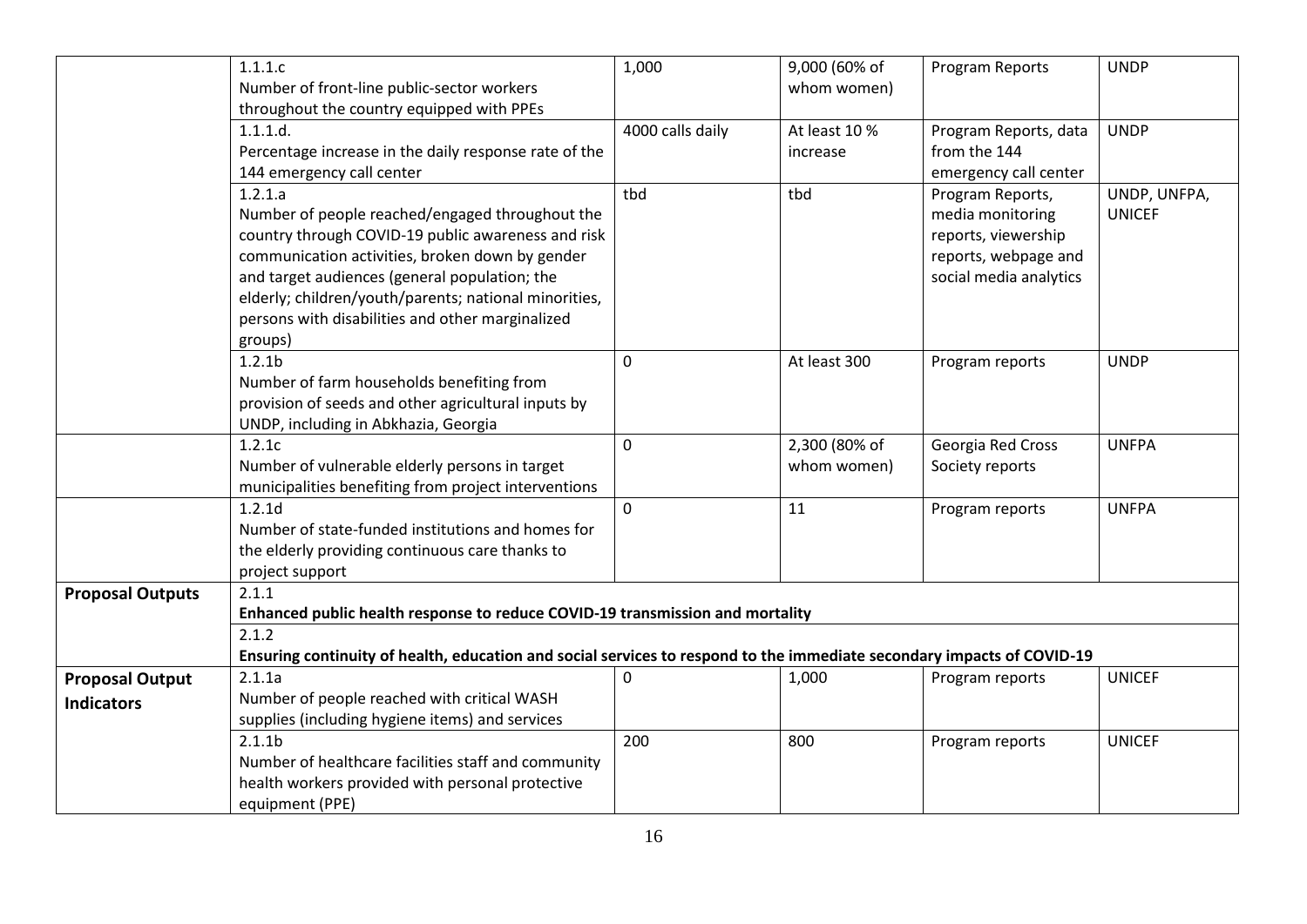| 2.1.1c<br>Number of healthcare facility staff and community<br>health workers trained in Infection Prevention and<br>Control (IPC)                                                                                                                                                                                                                                       | 0                                                                                         | 1,200   | Program reports | <b>UNICEF</b> |
|--------------------------------------------------------------------------------------------------------------------------------------------------------------------------------------------------------------------------------------------------------------------------------------------------------------------------------------------------------------------------|-------------------------------------------------------------------------------------------|---------|-----------------|---------------|
| 2.1.1d<br>Number of healthcare providers trained in detecting,<br>referral and appropriate management of COVID-19<br>cases including among children, pregnant and<br>breastfeeding women                                                                                                                                                                                 | $\Omega$                                                                                  | 1,200   | Program reports | <b>UNICEF</b> |
| 2.1.2a<br>Number of children and women receiving essential<br>healthcare services, including immunization,<br>prenatal and postnatal care, HIV care and Gender-<br>Based Violence (GBV) response care in UNICEF-<br>supported facilities (to be disaggregated by service<br>type so that it is possible to track delivery of support<br>to GBV survivors, among others). | $\Omega$                                                                                  | 50,000  | Program reports | <b>UNICEF</b> |
| 2.1.2 <sub>b</sub><br>Number of children supported with distance/home-<br>based learning                                                                                                                                                                                                                                                                                 | Not available<br>although<br>programmes have<br>started<br>(measurement to<br>start soon) | 592,000 | Program reports | <b>UNICEF</b> |
| 2.1.2c<br>Number of people sharing their concerns and asking<br>questions/clarifications for available support<br>services to address their needs through established<br>feedback mechanisms                                                                                                                                                                             | 0                                                                                         | 5,000   | Program reports | <b>UNICEF</b> |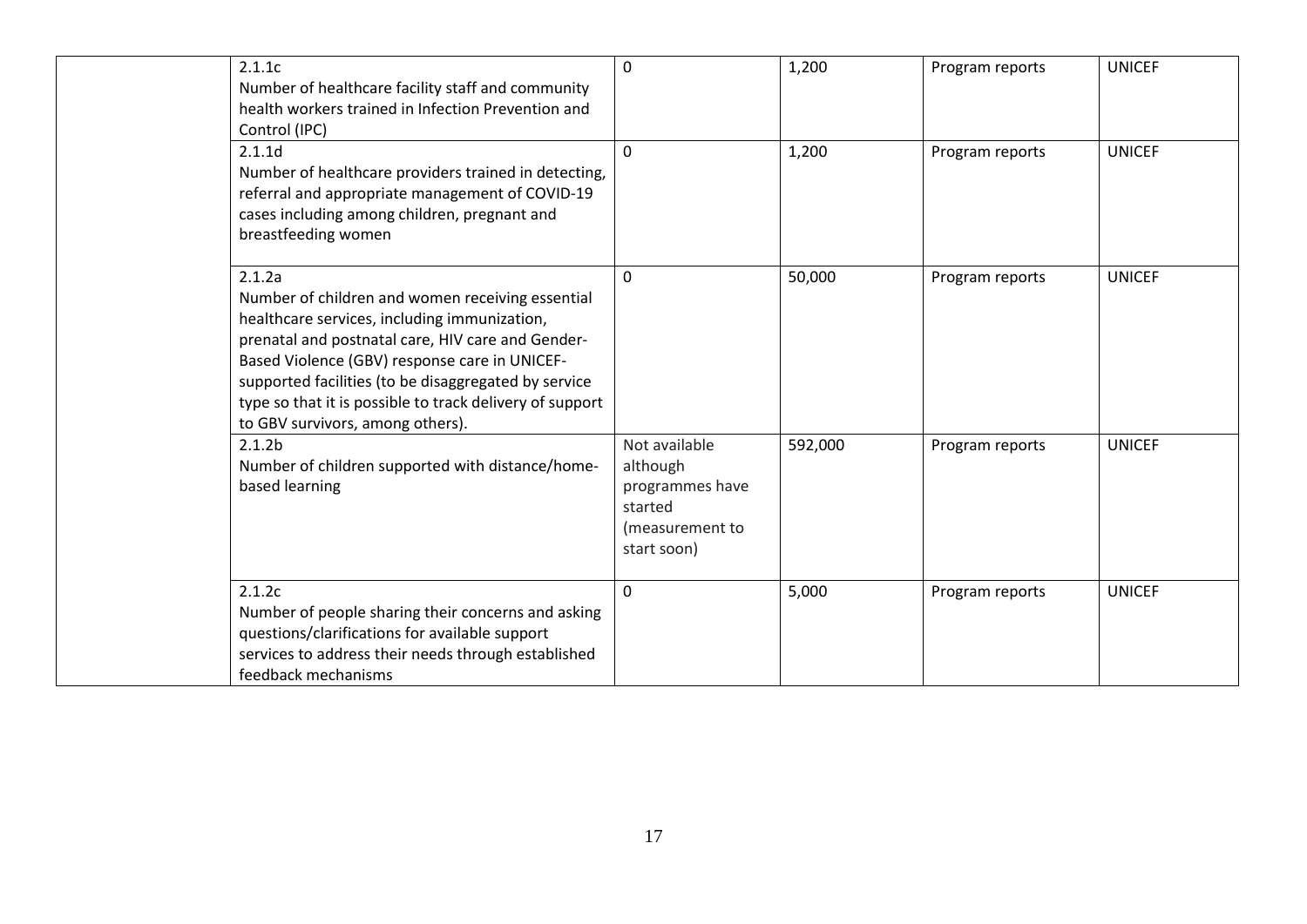# **SDG Targets and Indicators**

| <b>Sustainable Development Goals (SDGs)</b>                                                                                                                                                                                                                         |                                       |        |                                               |                                                                                                                                                                                                                                           |                                               |  |  |  |  |
|---------------------------------------------------------------------------------------------------------------------------------------------------------------------------------------------------------------------------------------------------------------------|---------------------------------------|--------|-----------------------------------------------|-------------------------------------------------------------------------------------------------------------------------------------------------------------------------------------------------------------------------------------------|-----------------------------------------------|--|--|--|--|
| $\Box$                                                                                                                                                                                                                                                              | SDG 1 (No poverty)                    | $\Box$ |                                               | SDG 9 (Industry, Innovation and Infrastructure)                                                                                                                                                                                           |                                               |  |  |  |  |
| $\Box$                                                                                                                                                                                                                                                              | SDG 2 (Zero hunger)                   | $\Box$ |                                               | SDG 10 (Reduced Inequalities)                                                                                                                                                                                                             |                                               |  |  |  |  |
| 区                                                                                                                                                                                                                                                                   | SDG 3 (Good health & well-being)      | $\Box$ |                                               | SDG 11 (Sustainable Cities & Communities)                                                                                                                                                                                                 |                                               |  |  |  |  |
| 区                                                                                                                                                                                                                                                                   | SDG 4 (Quality education)             | $\Box$ |                                               | SDG 12 (Responsible Consumption & Production)                                                                                                                                                                                             |                                               |  |  |  |  |
| $\Box$                                                                                                                                                                                                                                                              | SDG 5 (Gender equality)               | $\Box$ |                                               | SDG 13 (Climate action)                                                                                                                                                                                                                   |                                               |  |  |  |  |
| $\Box$                                                                                                                                                                                                                                                              | SDG 6 (Clean water and sanitation)    | $\Box$ |                                               | SDG 14 (Life below water)                                                                                                                                                                                                                 |                                               |  |  |  |  |
| $\Box$                                                                                                                                                                                                                                                              | SDG 7 (Sustainable energy)            | $\Box$ | SDG 15 (Life on land)                         |                                                                                                                                                                                                                                           |                                               |  |  |  |  |
| $\Box$                                                                                                                                                                                                                                                              | SDG 8 (Decent work & Economic Growth) | 区      | SDG 16 (Peace, justice & strong institutions) |                                                                                                                                                                                                                                           |                                               |  |  |  |  |
| $\Box$                                                                                                                                                                                                                                                              | SDG 17 (Partnerships for the Goals)   |        |                                               |                                                                                                                                                                                                                                           |                                               |  |  |  |  |
| <b>Relevant SDG Targets and Indicators</b>                                                                                                                                                                                                                          |                                       |        |                                               |                                                                                                                                                                                                                                           |                                               |  |  |  |  |
| <b>Target</b>                                                                                                                                                                                                                                                       |                                       |        |                                               | <b>Indicator # and Description</b>                                                                                                                                                                                                        | <b>Estimated %</b><br><b>Budget allocated</b> |  |  |  |  |
| 3.d Strengthen the capacity of all countries, in particular developing countries, for<br>early warning, risk reduction and management of national and global health risks                                                                                           |                                       |        |                                               | 3.d.1 International Health Regulations (IHR) capacity and<br>health emergency preparedness                                                                                                                                                | 50%                                           |  |  |  |  |
| 3.2 By 2030, end preventable deaths of newborns and children under 5 years of age,<br>with all countries aiming to reduce neonatal mortality to at least as low as 12 per<br>1,000 live births and under-5 mortality to at least as low as 25 per 1,000 live births |                                       |        |                                               | 3.2.1 Under-five mortality rate                                                                                                                                                                                                           | 5%                                            |  |  |  |  |
| 4.1 By 2030, ensure that all girls and boys complete free, equitable and quality<br>primary and secondary education leading to relevant and effective learning outcomes                                                                                             |                                       |        |                                               | 4.1.1 Proportion of children and young people: (a) in<br>grades 2/3; (b) at the end of primary; and (c) at the end<br>of lower secondary achieving at least a minimum<br>proficiency level in (i) reading and (ii) mathematics, by<br>sex | 10%                                           |  |  |  |  |
| 16.6 Develop effective, accountable and transparent institutions at all levels                                                                                                                                                                                      |                                       |        |                                               | 16.6.2 Proportion of population satisfied with their last<br>experience of public services                                                                                                                                                | 35%                                           |  |  |  |  |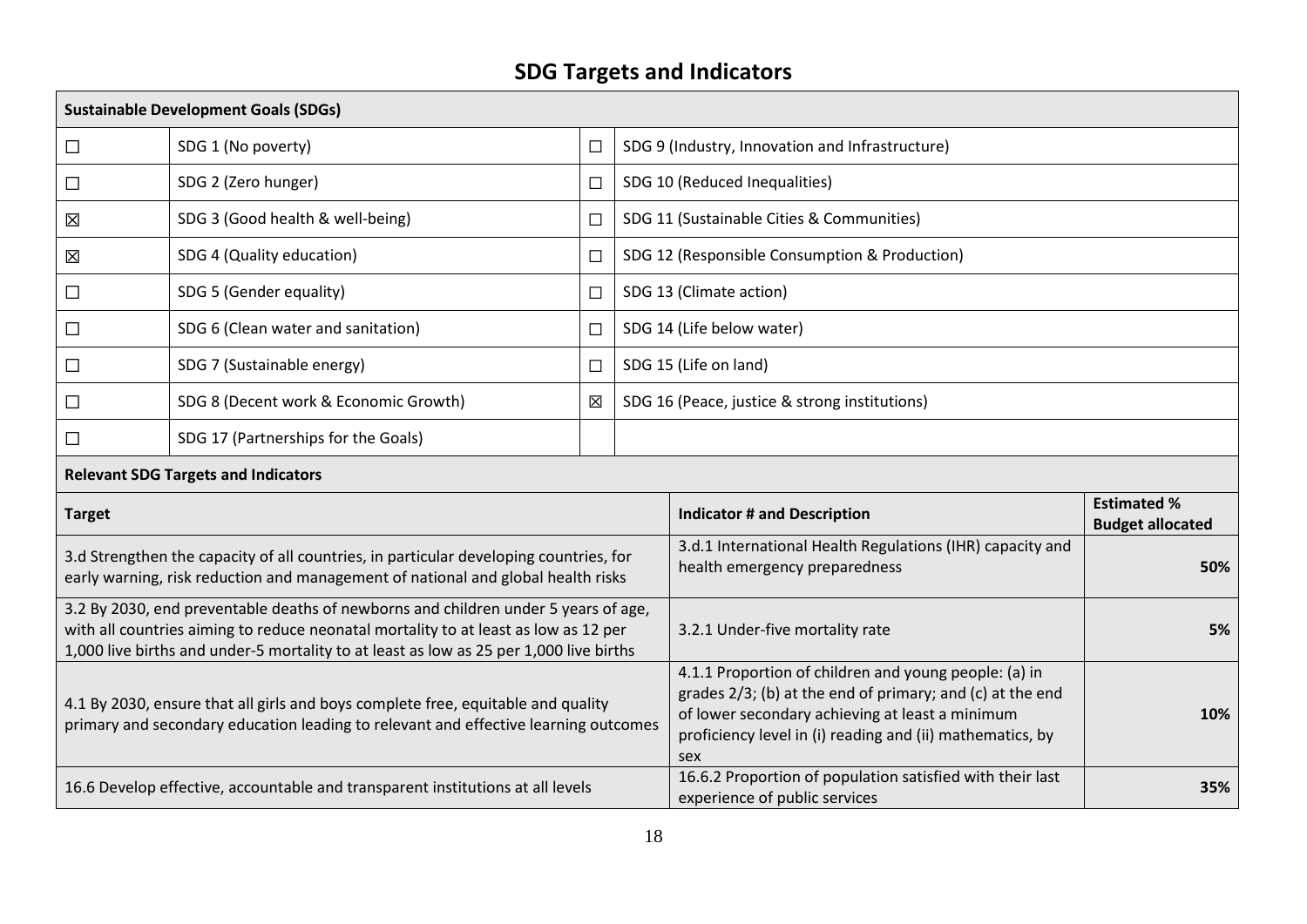#### **Risks**

#### **What risks and challenges will complicate this solution, and how they will be managed and overcome?**

*(COVID19 has created an unprecedented and fast changing development context. Accepting this volatile situation, please identify up to three risk to the success of the proposal based on best available analysis to the UN)*

| <b>Event</b>                                                                                                                                                                                                                            | <b>Categories</b>                                                                        | Level                                           | <b>Likelihood</b>                                                                                                              | Impact                                                                                | <b>Risk</b><br><b>Mitigating Measures</b>                                                                                                                                                                                                                                                                                                                                                                                                                                                                                                                                                                                                             |
|-----------------------------------------------------------------------------------------------------------------------------------------------------------------------------------------------------------------------------------------|------------------------------------------------------------------------------------------|-------------------------------------------------|--------------------------------------------------------------------------------------------------------------------------------|---------------------------------------------------------------------------------------|-------------------------------------------------------------------------------------------------------------------------------------------------------------------------------------------------------------------------------------------------------------------------------------------------------------------------------------------------------------------------------------------------------------------------------------------------------------------------------------------------------------------------------------------------------------------------------------------------------------------------------------------------------|
|                                                                                                                                                                                                                                         | Financial<br>Operational<br>Organizational<br>Political (regulatory<br>and/or strategic) | $3 -$ Very High<br>2 – Medium High<br>$1 -$ Low | $6$ – Expected<br>5 – Highly Likely<br>$4$ – Likely<br>3-Moderate<br>2 - Low Likelihood<br>1- Not Likely<br>0 - Not Applicable | $5 -$ Extreme<br>$4 -$ Major<br>3 - Moderate<br>$2 -$ Minor<br>$1 -$<br>Insignificant | (List the specific mitigation measures)<br>Owner                                                                                                                                                                                                                                                                                                                                                                                                                                                                                                                                                                                                      |
| Inability to deliver activities<br>as planned due to<br>unexpected and<br>unforeseeable<br>implementation<br>complications (access and<br>travel restrictions, public<br>protest, revised planning<br>on the part of the<br>Government) | Operational/Politica                                                                     | $\overline{2}$                                  | 3                                                                                                                              | 3                                                                                     | Effective communication with partners and stakeholders<br><b>PUNOS</b><br>$\bullet$<br>at various levels including within the UN system and<br>Government to support unclogging possible hindrances.<br>Involving decision-makers at critical phases if needed<br>$\bullet$<br>while relying mostly on operational level staff from the<br>government for effective coordination and anticipation of<br>any potential changes or delays to respond flexibly.<br>Updating workplans on a daily basis in line with crisis<br>$\bullet$<br>developments and related governmental or other<br>regulatory actions to adapt activities to changing context. |
| PPEs and other medical<br>supplies and equipment<br>production slowdown and<br>procurement obstacles<br>that slow timely delivery                                                                                                       | Operational                                                                              | $\overline{3}$                                  | 5                                                                                                                              | $\overline{4}$                                                                        | Order as quickly as possible<br><b>PUNOS</b><br>$\bullet$<br>Utilize forecasting capacity of HQs to inform production<br>$\bullet$<br>capacity<br>Capitalize on local capacity for supplies<br>$\bullet$<br>Check on procurement statuses daily to identify possible<br>$\bullet$<br>delays or other complications at an early stage so that in<br>such case the expected products are promptly substituted<br>with other emergency items that are physically available<br>as close to the delivery point as possible and with a focus<br>on other more reliable providers                                                                            |